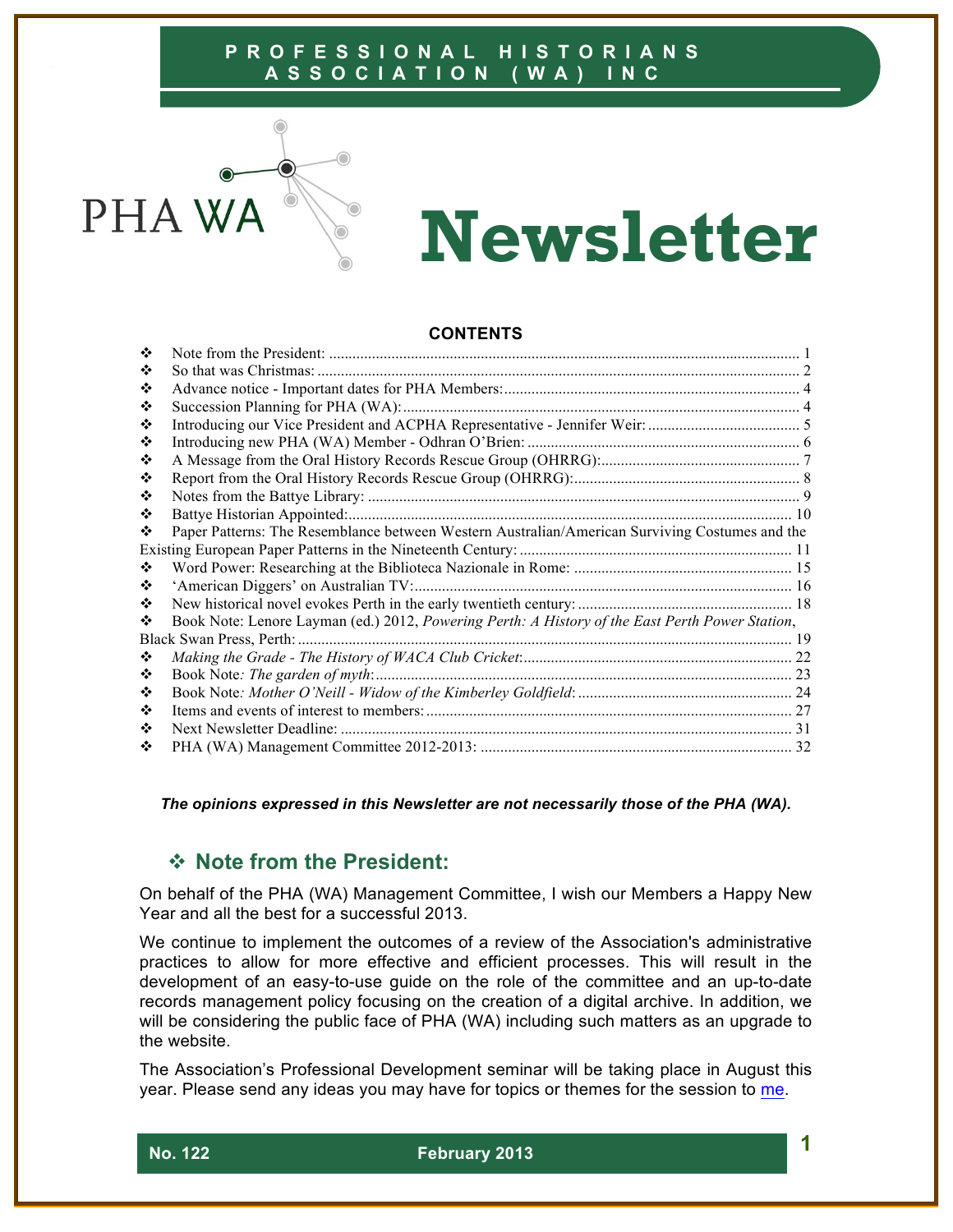Finally, as we are all very much aware, 2013 is an important election year. Given the current political and economic climate, I take this opportunity to strongly encourage Members to become involved in this process.

It is essential for those of us who have the knowledge and contacts to help raise awareness amongst our politicians and community about the absolute importance of providing appropriate funding to culture and the arts. Our primary State institutions, like the WA Museum, the State Records Office of WA and the State Library of WA, have been the victims of successive government budget cuts to the point at which, I believe, their ability to carry out their core business is in doubt or considerably restricted. This is unacceptable.

I urge Members to be advocates for WA's incredibly significant social, cultural and heritage capital. This is certainly a role the Management Committee has already agreed to take on in the lead up to the election.

*Kris Bizzaca MPHA*



# !**So that was Christmas:**

Stirling House. (Courtesy RWAHS)

Thanks to the generosity of the Royal Western Australian Historical Society our end-ofyear function was held on its premises Stirling House in Broadway, Nedlands on Sunday 4 November 2012.

In opening proceedings and welcoming those present PHA (WA) President Kris Bizzaca acknowledged the contribution RWAHS President Lenore Layman, Chairperson Lennie McCall and the other Councillors had made towards the event and its smooth running. Kris said PHA (WA) appreciated the opportunity to strengthen its relationship with colleagues and peers at the RWAHS, and hoped this would be the first of many events at which the two organisations would come together.

A highlight of the afternoon's program was acknowledging the extraordinary contribution Dr Cathie Clement OAM has made to PHA (WA) and ACPHA for nearly 25 years (since 1988/89) before retiring from the Management Committee in August 2012. This was a particularly auspicious occasion for the Association as it was the first time there had been an official acknowledgment of the contribution of one of its members.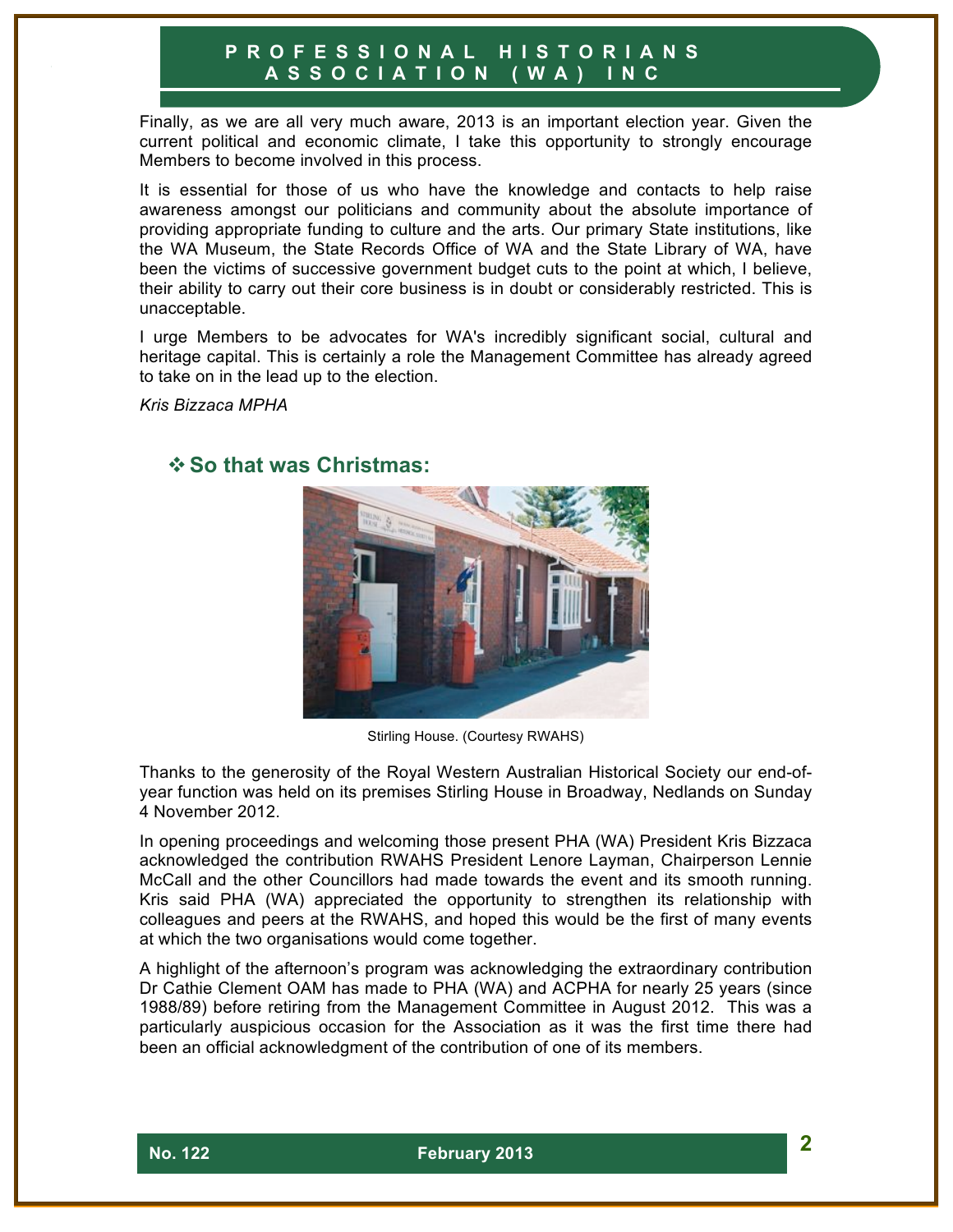Cathie has been heavily involved in the management of PHA (WA) and of the Australian Council of PHAs. Her determined efforts in promoting the work of professional historians and researchers has been of considerable benefit to the profession throughout the state and Australia and her wise counsel will be missed by the Management Committee. In making the award, Kris said that members were extremely grateful for Cathie's contribution and that it was a great privilege for her to make the presentation on behalf of all members.

The RWAHS has long had a pioneering role in the conservation and interpretation of WA history and Cathie's award was followed by another highlight of the meeting - a presentation by Val Hutch, RWAHS Councillor and Convenor of the Museum Committee. Val reminded us that the Historical Society was founded in 1926 by a group of influential men and women who saw an urgent need to collect and preserve the state's disappearing documentary heritage. In 1964 Stirling House was purchased and in 1978 after additions to the premises the society finally had a home suitable to display and open its museum and library to the public.

Val detailed early items from the Accessions Register including the first, the Centenary *Western Mail* January 1933, followed by French Maps, lithographs, photos, and old *Gazettes* and *Inquirers*. The first donation to the Museum, the 'Old Gun from Forrest Expedition' was soon joined by water colour paintings of wildflowers of Western Australia by Mrs Georgina Leake, a water colour painting of Cattle Chosen, an old Indian beetle wing embroidered evening dress which belonged to the Richardson-Bunbury family and a large red fan. The gun, the wildflower paintings, and the beetle wing gown were all included in a recently completed Museum Collection Significance Assessment funded by a National Library of Australia Community Heritage Grant.

Cathy Day from Heritage Today - and PHA (WA) member - was selected to be the assessor of the 327 artworks, 2,385 items of costume and 1,517 artefacts and objects held by the Society. The collection was divided into 5 groups and Members of Council and the Museum Committee were asked to nominate items for inclusion. Cathy's report included 11 artworks, 11 colonial artefacts, 16 items from the costume collection, 8 from the textiles collection and 12 miscellaneous objects. Some of these were multiple items, such as the Aboriginal artefacts, the musical instruments and the doll collections. Detailed descriptions were then prepared which included an item's provenance and place in Western Australia's history. An assessment was then made of its significance on aesthetic, historic, scientific, social and spiritual grounds. Rarity value, condition, representativeness and interpretative potential were also considered and the items were then graded for national, state and local significance.

Twelve items were assessed as having national significance. These included May Gibbs' paintings, a Daisy Rossi painting, the John Septimus Roe Plate and a wedding dress and waistcoat from the Saw family. Among those estimated to have state significance were the Calyx Ceramic Centenary Plaque, Governor Stirling's tricorn, Lady Stirling's sewing box, the Henry Passmore chair, gowns and dresses, a pin cushion, woven grass baskets, Aboriginal artefacts, the John Forrest gun and other firearms.

Val was warmly thanked for a most interesting presentation and with formal proceedings complete we were free to enjoy refreshments and fellowship and to wander around the exhibits (which are changed about twice a year) and browse through the drawers to discover some of the treasures that had been the subject of Val's talk.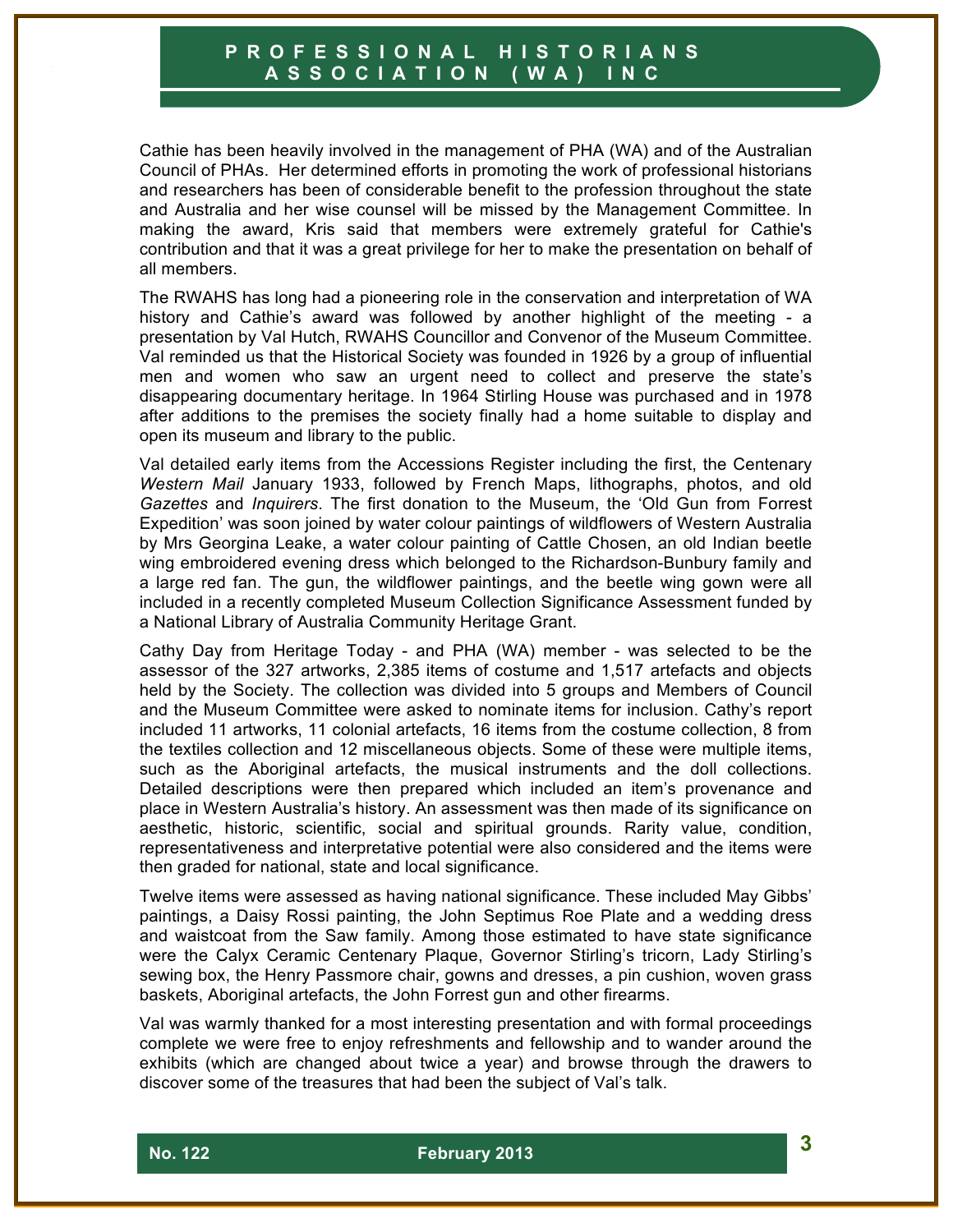The occasion provided a wonderful opportunity to meet and socialise not only with fellow PHA (WA) members but also with members of a kindred organisation.

*Heather Campbell, Accredited Graduate Historian* (Written with assistance from Kris Bizzaca, Lenore Layman and Val Hutch.)

# ! **Advance notice - Important dates for PHA Members:**

The Management Committee encourages all Members to add the following dates and events to their diaries:

**Sunday 11 August 2013 (afternoon)** PHA (WA) AGM to be followed by Professional Development seminar.

**Thursday 7 November 2013 (evening)** PHA (WA) End of Year Function.

Please note these dates may be subject to change.

Details of any changes and the proceedings of events will be circulated to Members closer to the time.

# ! **Succession Planning for PHA (WA):**

As Members are aware, filling the positions on the Management Committee has been and continues to be - an issue of much concern, especially over the last five years.

In the interests of planning for the ongoing operation of PHA (WA) and in order to clarify the type of workload involved, below is some information about the main duties of the Executive roles of the Management Committee:

#### **President**

The President of PHA (WA) is responsible for presiding at all general meetings and Committee meetings, and organises these events in conjunction with the Secretary and other Committee members. In addition to broadly overseeing its various activities of PHA (WA), the President acts as its representative as per the Objects of the Association, in particular to act in the interest of Members and to promote the profession and PHA (WA). Should the President be unavailable, it is generally the **Vice-President** who steps into the role.

#### **Secretary**

The Secretary, in association with the President, prepares the agenda and the minutes of all the meetings of the Association and ensures a correct set of minutes of these proceedings is kept digitally and in the hard copy Minute Book. The Secretary also assists with the annual schedule and arranges venue bookings for meetings.

The Secretary manages the (mainly digital) records of PHA (WA), which includes filing correspondence inwards and outwards, responding to communications from time to time, disseminating information to Members via email, liaising with the Treasurer and the Membership Secretary to keep the membership list up-to-date, and maintaining the Association's digital and print archive.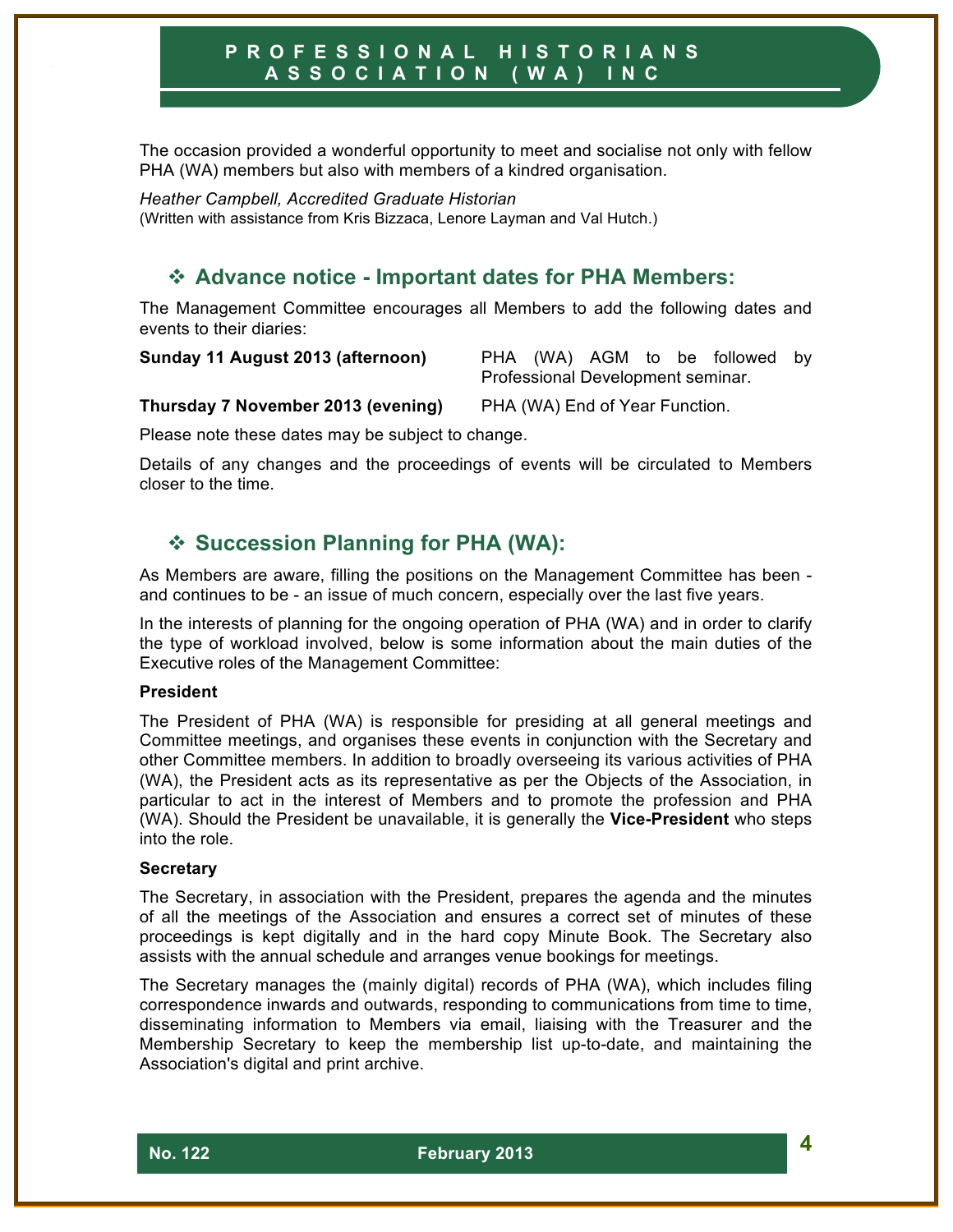#### **Treasurer**

The main role of the Treasurer is to keep up-to-date records of the financial transactions and position of the Association. The Treasurer also makes and receives payments such as reimbursements to Members, and prepares and submits a report on the financial status of PHA (WA) at each of the four Management Committee meetings and a summary of the preceding financial year at the AGM.

The other task is to work with the Secretary and the Membership Secretary to keep the membership list current.

#### **Membership Secretary**

The Membership Secretary is responsible for dealing with any application to become an accredited Member of PHA (WA). On such occasions an enquiry or application is received, this will involve: liaising with individuals about membership; co-ordinating a sub-committee to assess applications in terms of the accreditation requirements and presenting any outcomes to the Management Committee; preparing a report on membership matters to each Management Committee meeting; and, maintaining the membership list in association with the Secretary and Treasurer.

Clearly, with only four meetings a year and the bulk of the work done via email, the task of holding an Executive position or serving on the Management Committee of PHA (WA) is by no means an onerous one.

If the Association is to continue in any way, shape or form, Members **must** get involved.

Please contact Kris if you are interested in learning more.

# ! **Introducing our Vice President and ACPHA Representative - Jennifer Weir:**



My work history spans the discipline of history as well as leadership and management. I have a PhD in history from the University of Western Australia (UWA). Other qualifications include Bachelor of Arts (Social Sciences: majors history & anthropology) from Curtin University, Post Graduate Certificate in Higher Education Management & Leadership (Macquarie University) and Post Graduate Certificate (Assessment & Evaluation) University of Melbourne. I will be awarded a Graduate Certificate in Management from University of New England in early 2013. Currently, I'm studying for a Graduate Certificate of Museum Studies at Deakin University.

Initially, my interest was mainly pre-colonial Zulu history. Norman Etherington was a great supervisor and really developed my passion for African history. Pen Hetherington was very influential in bringing gender history to students' attention. Thinking about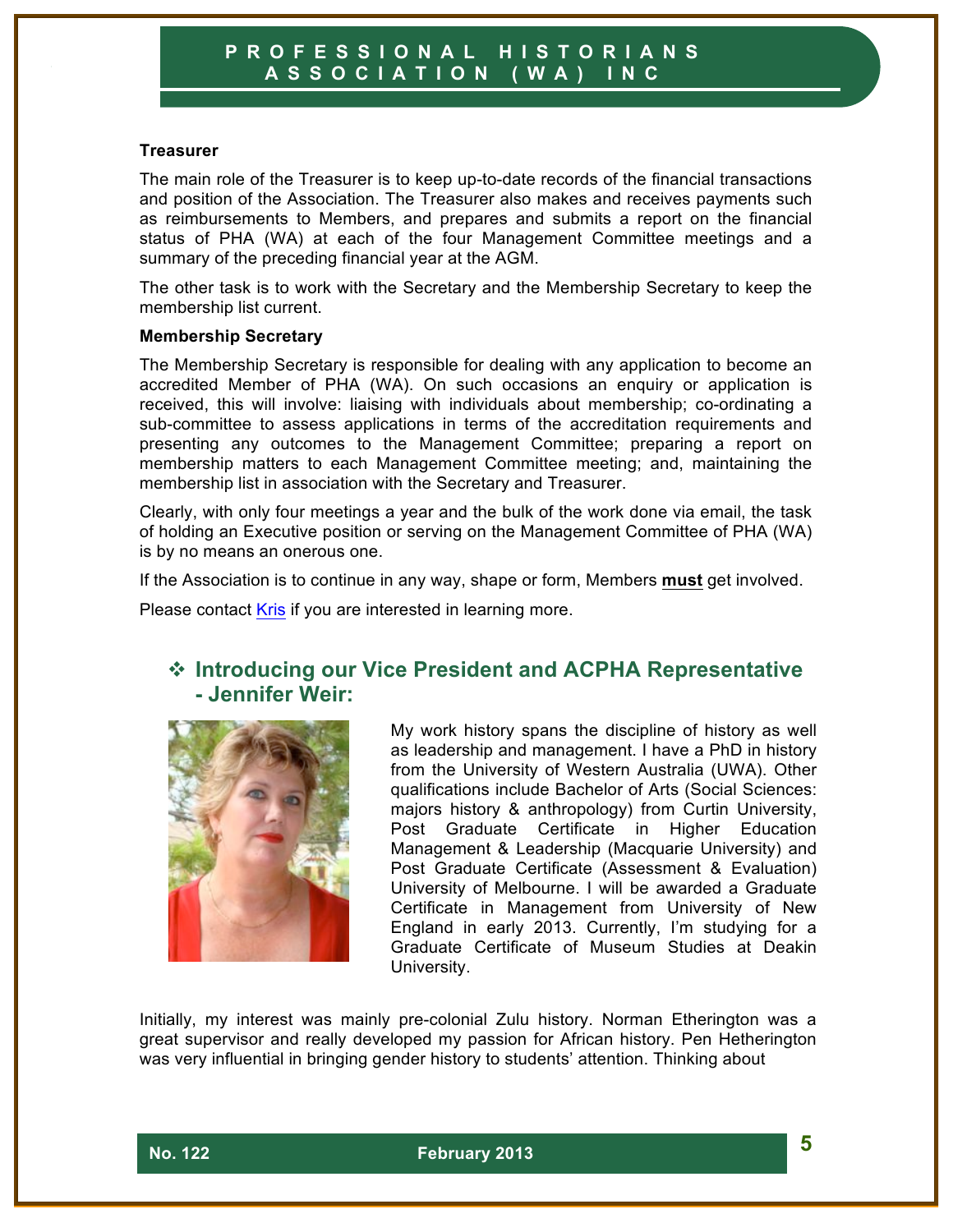gender sparked a chapter (and later articles) in the PhD on Zulu chiefly women. The research meant many trips to South Africa, and eventually I moved from Curtin University to work in quality assurance at the then University of Natal for about 18 months. It was a wonderful experience and I made many friends. I then moved to Monash University for 2 years, and on to Murdoch University.

With almost 20 years' experience in the higher education including director of research management and operations, senior lecturer in academic staff development, and quality assurance, I have often managed to combine history and some of these other areas such as women and leadership in higher education. I'm also fascinated by the history of universities and how different governance structures are across the world. My knowledge of Australian government policy, broad understanding of the comparative higher education environment, knowledge of governance and experience from active membership of several high-level university committees are coupled with a diverse background. This enables me to research a wide range of areas, develop policy, and write business and strategic plans. I can also undertake a broad range of evaluations. Recently I enjoyed several months working on a range of different projects in a School of Nursing and Midwifery. Cross-disciplinary work is challenging and enjoyable.

Currently I am working on a WA local history book. Previous publications include 'Shepstone in love', in P. Limb (ed) *Orb and Sceptre: Studies in British Imperialism and its Legacies* (2008) written with Norman Etherington, and another chapter in the same volume titled *'*King Shaka, the diviners and colonialism'. In 2006 the chapter 'Chiefly women and women's leadership in pre-colonial southern Africa' was published in Nomboniso Gasa (ed). *Women in South African History: Basus'iimbokodo, Bawel'imilambo/They move boulders and cross rivers,* Cape Town: Human Sciences Research Council Press.

I am a Fellow of the Royal Historical Society (United Kingdom), and member of other history and business organisations. I run my own consultancy in history, as well as higher education research and administration. Basically, I love all things history including South African history, Western Australian history, outback history, history of higher education, nursing history, and family history.

*Jennifer Weir MPHA*

# ! **Introducing new PHA (WA) Member - Odhran O'Brien:**

Archaeology and history are two highly complementary disciplines in their attempt to unravel the past. They do, however, often find themselves divided when the historical record and archaeological evidence are at odds. My personal interest in history has been largely inspired by archaeology. I have continued to look for opportunities to combine these two interests since enrolling in an archaeology and history internship which investigated a colonial site in the historic West End precinct of Fremantle years ago. The excavation led to me being asked to assist in archaeological work on one of the earliest colonial sites in Western Australia at Woodman Point and the exhumations of Bishops Martin Griver and Matthew Gibney, at St Mary's Cathedral, and Bishop John Brady, in Amélie-les-Bains in the Pyrenees. The exhumations were part of a project by the Archdiocese of Perth to unite its past bishops in a custom built vault underneath the newly restored cathedral.

 **No. 122 February 2013 6**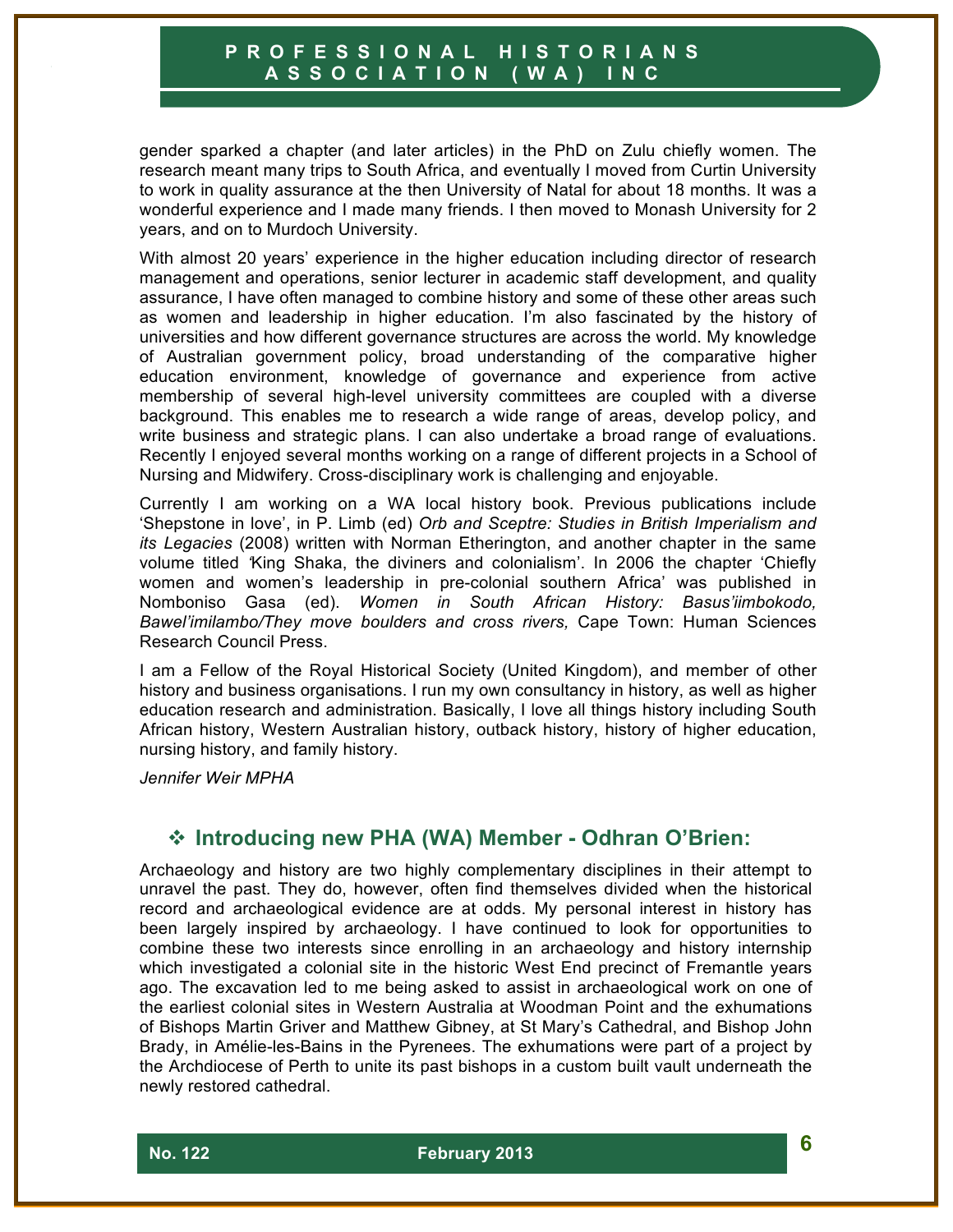This experience informed my Masters project on the development of the Catholic Church in Western Australia during the colonial period. It was also the impetus for subsequent research I have undertaken and my PhD topic on Church-State relations in the colony of Western Australia. My interests are primarily in colonial and missionary history. I am also interested in the role of nineteenth century missionary networks in transferring cultural practices and ideas from Europe to the Australian colonies. I have been able to combine my experience in built culture, history and archaeology in my current work as a heritage advisor for the Town of Claremont and as an Adjunct Research Scholar at the University of Notre Dame Australia.



*Odhran O'Brien, Accredited Historical Researcher*

# **☆ A Message from the Oral History Records Rescue Group (OHRRG):**

Dear Colleague,

I am writing to you as the chairperson of the Oral History Records Rescue Group (OHRRG).

In 2009, OHRRG (through the Friends of the Battye Library Inc) received a Lotterywest grant to rescue irreplaceable oral history cassette tape held in the J S Battye Library of West Australian History. This is being achieved by preserving the tape through digitisation and is still underway.

OHRRG is aware that many groups are investigating digitisation as a way to preserve the original material in their collections, which is one of the reasons for this message.

The OHRRG project has been creating copies of the tapes by utilising the preservation clause in the Copyright Act. This has included/es the digitisation of taped interviews of individuals and projects donated to the Battye Library since the 1960s.

While OHRRG has tried to avoid duplicating any other oral history digitisation projects, if your group has deposited tapes at the Battye Library, I urge you to get in touch with us (see contact details below) as soon as possible so as to avoid expending any of your own valuable resources.

If OHRRG has preserved your oral history tapes, we would be pleased to provide your organisation with an access copy (MP3 format) of the interviews free of charge. All you will need to do is to provide the appropriate computer hardware upon which the MP3s can be transferred.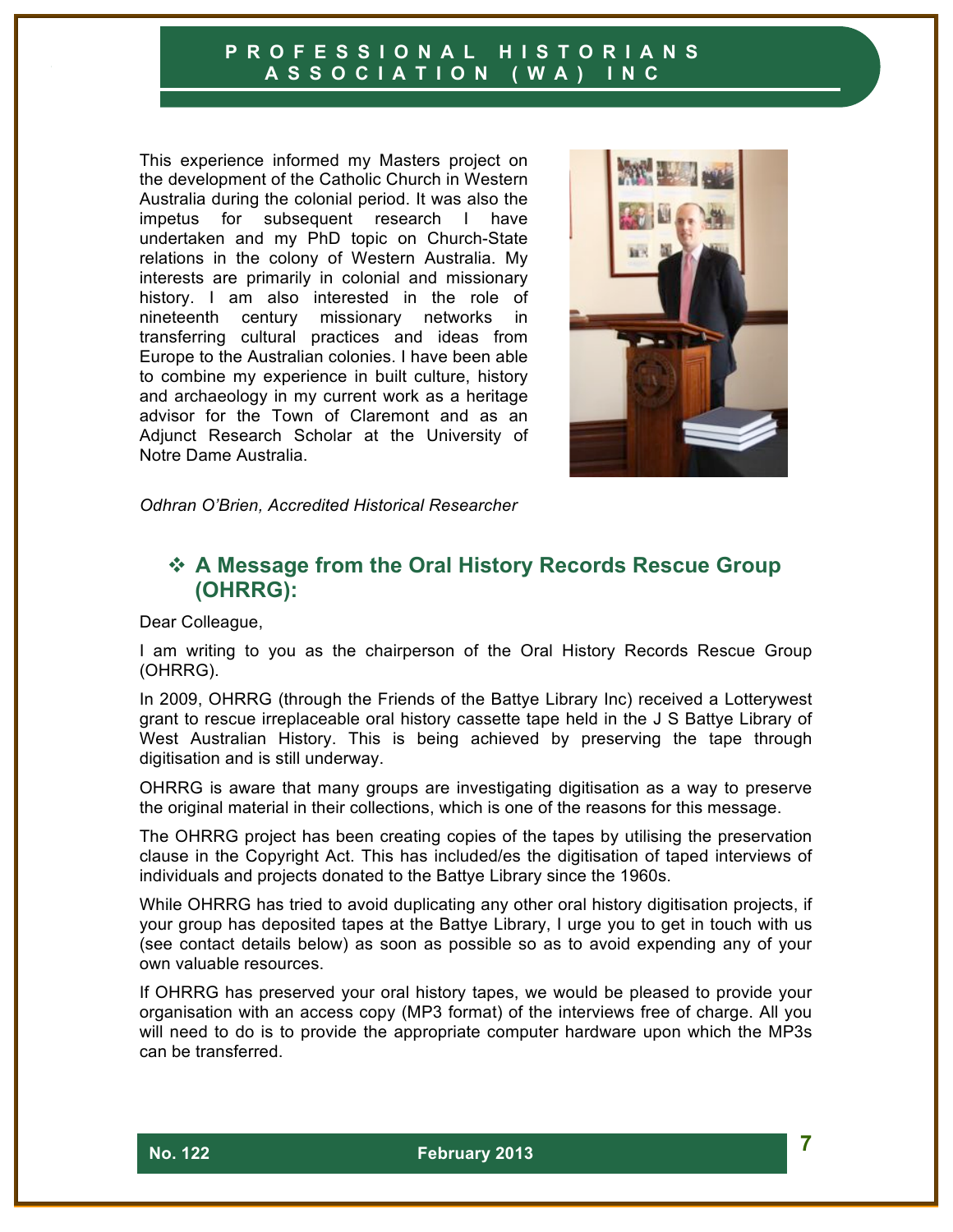OHRRG is also working with OHAA (WA Branch) and the State Library of WA to prepare and distribute pro-forma permission forms (which will incorporate web-based access) and preservation standards for oral histories.

As part of this process, OHRRG is canvassing your organisation's interest in:

- a) being involved in the development of a State-wide strategy dealing with the collection, management and preservation of original materials (like oral histories);
- b) an online survey to be launched in February to gather information about the range of oral histories existing and/or planned throughout WA; and,
- c) participating in workshops conducted by OHRRG's expert sound technicians about the best practices for recording, editing, digitising, preserving, providing online access, etc re: oral histories.

Thank you for taking the time to read this. I look forward to hearing from you.

Kind regards,

Kris Bizzaca, Chair, *Oral History Records Rescue Group*

# ! **Report from the Oral History Records Rescue Group (OHRRG):**

Since the Project commenced in December 2010, 5567 oral histories have been digitised for preservation and access. Seventy three interviews are now available on-line through the State Library's catalogue.

Examples include interviews with Kira Bousloff, founder of the WA Ballet and noted trade unionist Cecilia Shelley.

Here is a selection of some of the unique and interesting stories that have been preserved for all West Australians.

- A man who joined the British army at the age of 15, serving in the Middle East under Lawrence of Arabia in East Africa putting down the slave trade, as well as in France and Russia, before moving to the South-West of Western Australia as a Group Settler in 1924. He describes life in the early Group years – the isolation, finances and so on – as well as life in general in the South-West during the early to middle 20<sup>th</sup> Century. After WWII, he became heavily involved in community affairs, eventually becoming the Chairman of the Busselton Road Board and President of the Busselton Shire Council.
- A woman who boarded at St Mary's Hostel in Alice Springs as a child in the 1940s and 1950s. She discusses her background, having both Aboriginal and German heritage, life at the hostel and particularly Sister Eileen Heath. During her time at St Mary's she was also (somewhat unwillingly) selected to play a role in the first Australian feature film shot in colour, and discusses her experiences with the filming and her feelings about her involvement. The interview is particularly interesting as it covers race-relations and policies in the middle of the  $20<sup>th</sup>$  Century, from the perspective of someone who lived through them.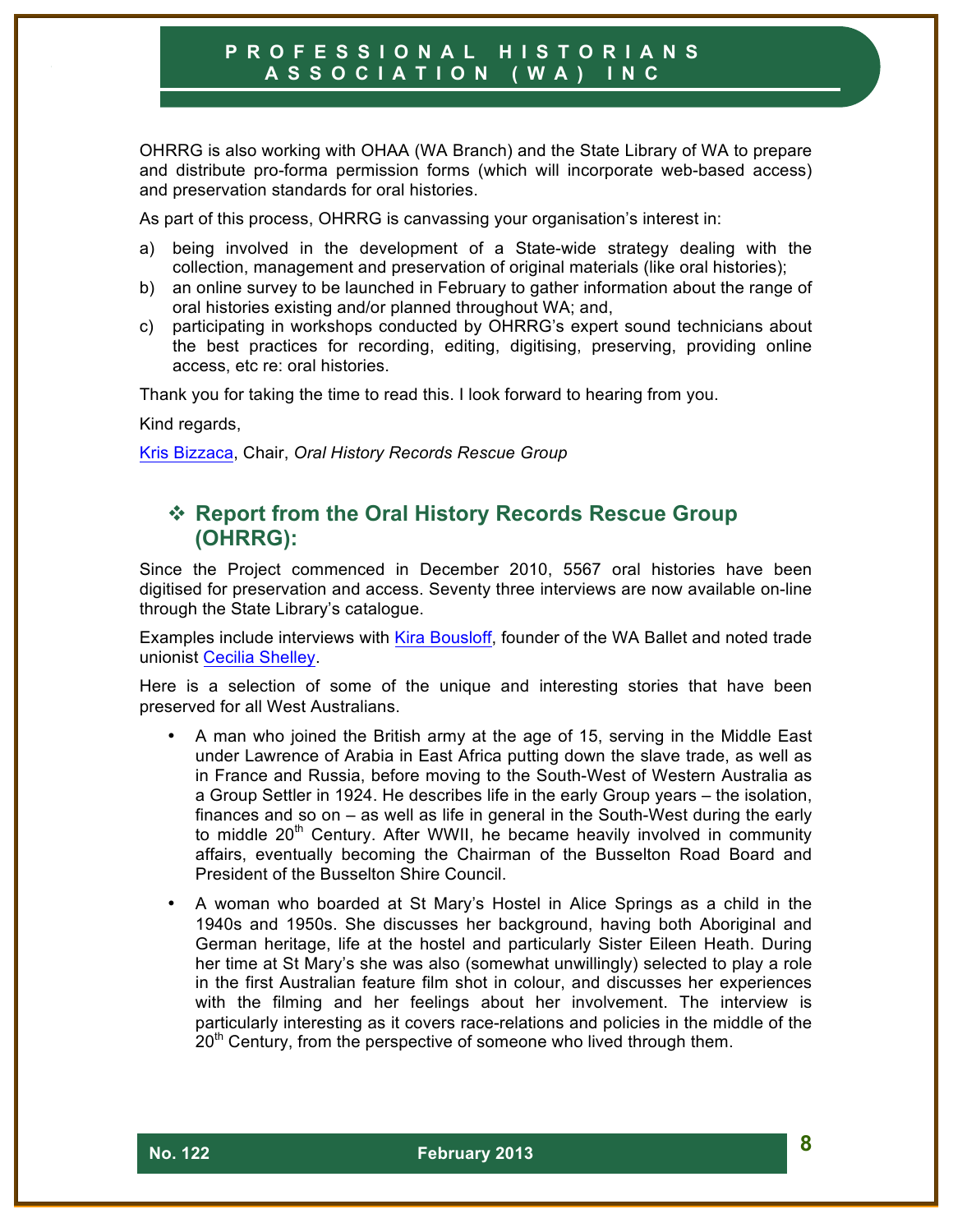• A boxer and trainer who was born in Scotland in 1923, joined the Army under age and served in the Burma campaign, before jumping ship in Sydney. He came to WA in 1947 and worked as a sports master and in the Bindoon Sawmills. He fought in a number of touring boxing troupes, but eventually became a petty criminal and alcoholic, and was imprisoned a number of times in the 1950s and 1960s. At the time of the interview (in the early 1980s) he had rehabilitated himself and was a respected trainer with a Police & Citizens Boys Club. This interview is interesting partially because of what it reveals about an approach to oral history interviewing at the time – the interviewer's notes state that much of the material on criminal world activities was considered "too hot to be recorded."

*Contact: Lee Blackford: Project Manager: OHRRG*

# ! **Notes from the Battye Library:**

#### **New Titles for Trove**

The National Library of Australia (NLA) has recently asked the State Library of Western Australia for 10 new titles to be filmed for the 2013/2014 financial year. As there is an undertaking to digitise all World War I newspapers in time for the 100<sup>th</sup> anniversary of the start of the war (4 August 2014), we will be nominating 10 titles which were published in the 1914-1918 period. Still to be completed from this financial year are the *Eastern Districts Chronicle* 1877-1926, the *Great Southern Herald* 1901-1954, the *Norseman Times* 1898-1920, the *Pilbarra Goldfields News* 1897-1923, the *South Western News* 1903-1949, the *Westralian Worker* 1900-1951 and the *Herald* 1867-1886 (funded by Fremantle City Council). These titles will be available through the NLA's Trove website at http://trove.nla.gov.au/newspaper?q=.

#### **State Library Digitisation**

The digitisation of the townsite series of maps (c.1000) is now almost completed and many of them are available for viewing through the State Library's catalogue. The digitisation of photographs and the Library's rare Western Australian books continues apace. Many books and manuscript collections are now accessible for viewing online, including the John Septimus Roe collection, the Sir Gerard Smith illuminated addresses, the Freycinet Collection, the Joseph Paul Gaimard journal and some diaries of Georgiana Molloy and the Bussell family. Currently being digitised are the George Fletcher Moore diaries.

#### **New Acquisitions**

The two major acquisitions late last year were the Robert Fairbairn Collection and the diary of Mary Ann Friend. The Fairburn Collection was mentioned in the previous issue. Mary Ann Friend's diary was purchased at auction in London and is in transit to Western Australia. Friend came to Western Australia on the *Wanstead* in 1830. The diary describes her time at the Swan River Settlement during the stay of the *Wanstead* and is an early look at life in Perth and Fremantle from a woman's perspective. As such it is an invaluable insight into the early days of the colony.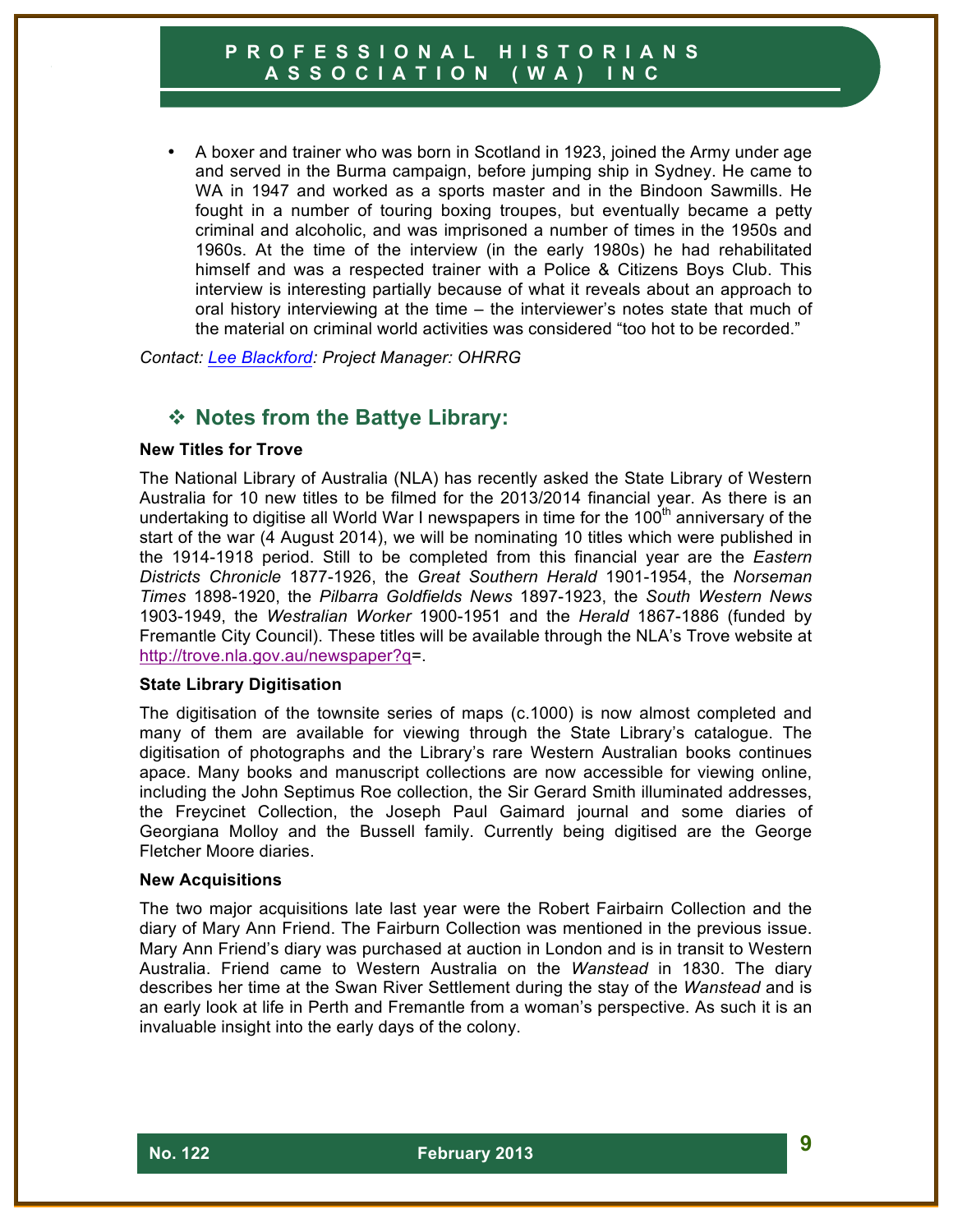Other acquisitions include: letters home from Sergeant Kevin McAuliffe (World War II); Lindsay Peet papers (research and personal); a history of Arabian horse organisations in WA and records and results pertaining to Arabian horses; an original handwritten diary of Phillip James McWhinney March 1919-April 1920, describing his voyage from Fremantle to Port Hedland on the *Kwinana* and his work as a telegraph linesman in Marble Bar; papers and photographs of Kenneth and H K Gibsone relating to irrigation and citrus cultivation in the Harvey district; a letter book of Alfred Hill, manager of the Devon Gold Mine 1927; various photographs of Albany, ethnic communities in WA, group settlement, Wiluna, the penal settlement at Rottnest Island, the gold escort at Sir Samuel, Tunney's Hotel at Wagin; and many more.

*Steve Howell, Battye Library Subject Specialist, SLWA*

# ! **Battye Historian Appointed:**

Dr Kate Gregory has been appointed by the State Library of Western Australia as Battye Historian. The Battye Historian provides leadership for the development of the Battye Library collections and services. Dr Gregory will be responsible for leading policy and research in heritage areas, developing partnerships and having oversight for the Library's Aboriginal engagement programs.

In her most recent position as Historian with the National Trust Dr Gregory managed a number of cultural heritage programs across diverse communities, including the Burrup Stories Project funded by Woodside's Conservation Agreement, and Lotterywest funded oral history programs around National Trust properties Samson House in Fremantle and Avondale in Beverley. She conducted historical research for the Trust and developed a number of conservation and interpretation plans for heritage sites and trails of State significance. She has worked extensively with communities in the Shire of Roebourne, most recently undertaking a review of the Shire's Municipal Heritage Inventory in collaboration with Professor Alistair Paterson from the University of Western Australia. Dr Gregory has also worked as museum manager and curator at Claremont Museum and exhibitions coordinator at Fremantle Prison on the *Escape! Fremantle to Freedom* exhibition which toured nationally with Visions of Australia funding.

Her PhD was in Art History from the University of Melbourne (2004). This study investigated how contemporary art has re-imagined Australian history and museology since 1970, through art works that explore a range of collections and heritage sites. She undertook post-doctoral research in Cultural Heritage at Curtin University as part of an Australian Research Council Linkage project, charting a cultural history of the heritage movement in Western Australia set within an international context. Her first book, cowritten with Andrea Witcomb, *From the Barracks to the Burrup: the National Trust in Western Australia* (University of New South Wales Press, 2010) was shortlisted for the Western Australian Premier's Book Awards.

In 2012 Dr Gregory was appointed to the Board of Trustees of the Western Australian Museum. She has also served on the state committee of Museums Australia (WA) as president, vice president and secretary, and was Chair of Program for the organisation's 2011 national conference, *At the Frontier*. Dr Gregory is an Associate Investigator with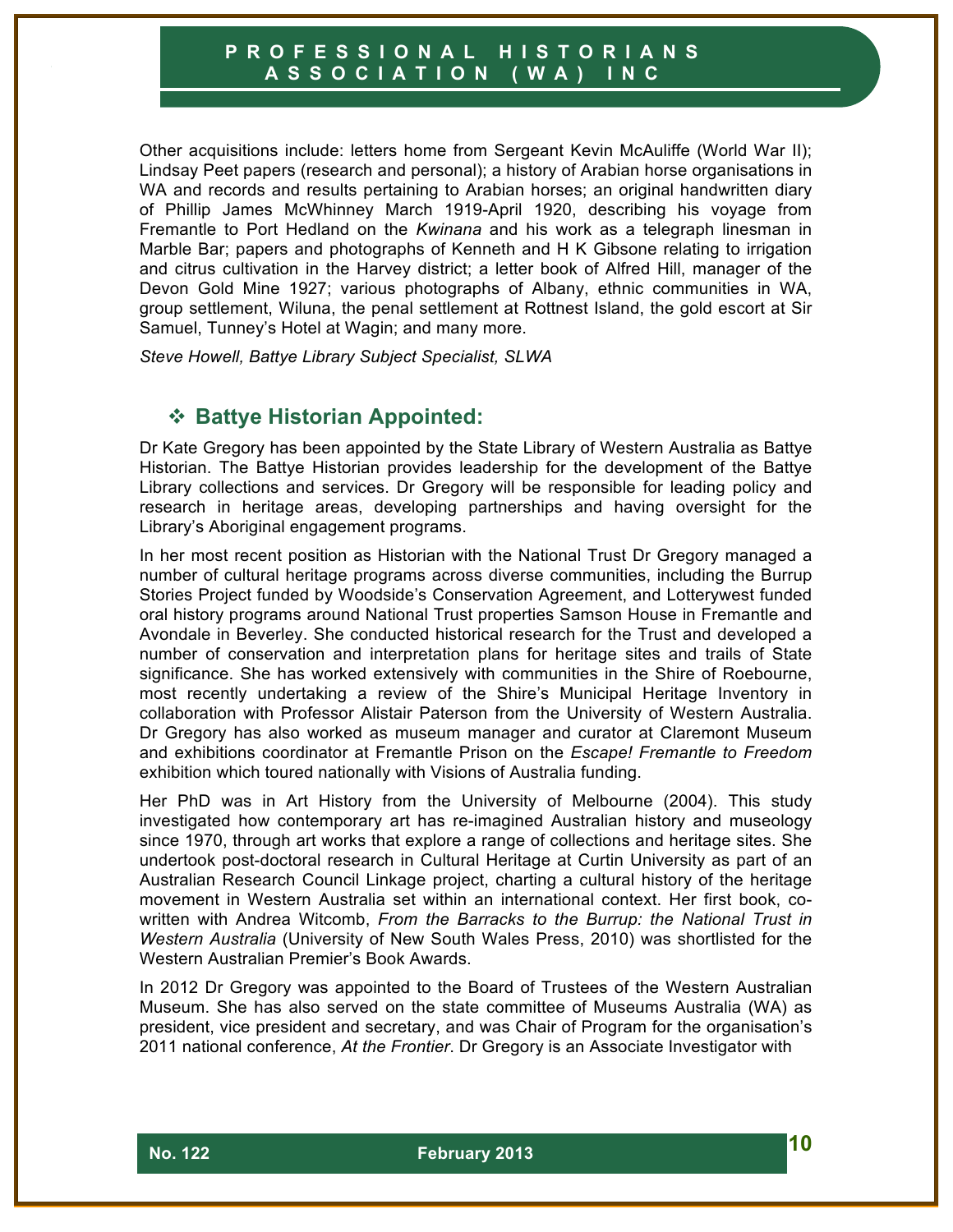the Australian Research Council Centre of Excellence for the History of Emotions, developing collaborative research on the emotions of encounter in North West colonial history and heritage. Dr Gregory started in her new position on Monday 14 January. She replaces Dr Sarah McQuade who was recently appointed to the position of Director of Community, Learning and Discovery at the State Library.

*Dr Sarah McQuade, Director of Community, Learning and Discovery, SLWA*

# **☆ Paper Patterns: The Resemblance between Western Australian/American Surviving Costumes and the Existing European Paper Patterns in the Nineteenth Century:**

*Tailoring and dressmaking are highly skilled crafts and the cutting of the garment is the most important part of the work.*

*(*Arnold, J. 1973, *A Handbook of Costume,* Macmillan, New York. pp. 119.)

Paper patterns, a drafted commercial paper tool for cutting clothing had been a significant resource for every level of tailor and dressmaker from the sixteenth century. As Arnold remarks, 'tailoring and dressmaking are highly skilled crafts and the cutting of the garment is the most important part of the work (1973, p. 119). The earliest technical works for cutting clothing are the Spanish Tailors' Books, *Libro de Geometrica Practica Y Traca* by Juaan de Alcega and *Geometrica Y Traca* by La Rocha Burguen, published in Madrid in 1589 and 1618. These contain diagrams of women's bodices, sleeves and farthingales and men's breeches, doublets, capes and various ecclesiastical garments. The pattern pieces were arranged on various widths of velvet, silk and wool to enable the tailor to cut economically. These patterns, however, were not drawn to scale. *Le Tailleur Sincere* by le Sieur Benist Boullay, published in Paris in 1671 provided the first scaled and sized layout diagrams and the work of Francois Alexandre Garsault, published in Paris in 1769, was the first technical work with detailed descriptions of construction methods and diagrams.

The earliest known book on tailoring, *The Tailor's Complete Guide or a Comprehensive Analysis of Beauty and Elegance in Dress* by the Society of Adepts in the Profession was published in England in 1796. It explains how to draw a coat onto the cloth using measurements and diagrams. During the nineteenth century, magazines such as *The Gentleman's Magazine of Fashion* which commenced in 1829 and *The Tailor & Cutter* became invaluable both for illustrations and descriptions. Technical works such as, *Tailor's Guide* or *Complete Art of Cutting* (1817), Golding's *Tailor's Assistant* (1817), The *Tailor's Masterpiece* (1828), *Tailors Preceptor* (1833), J. Couts' *Guide to Cutting* (1843), Good and Barnette's *Scientific Cutting* (1845), *Minister's Guide to Cutting* (1863), E.B. Giles' *History of the Art of Cutting* (1887) and J. Porter's *The Self Instructor or Cutter's New Guide* (1819) were also published during the nineteenth-century in Britain (Eluwawalage, D. 2004, History of Costume: *The Consumption, Governance, Potency and Patronage of Attire in Colonial Western Australia*, PhD Dissertation, Edith Cowan University. pp. 240-250).

The eighteenth-century maitresse couturier (dressmaker) recorded her customer's measurements by cutting notches on a strip of parchment or paper. As many as sixteen measurements were taken for one gown. The early books, ie*, Instructions for Cutting Out Apparel for the Poor* (1789) and the *Workman's Guide* (1838) were intended for charity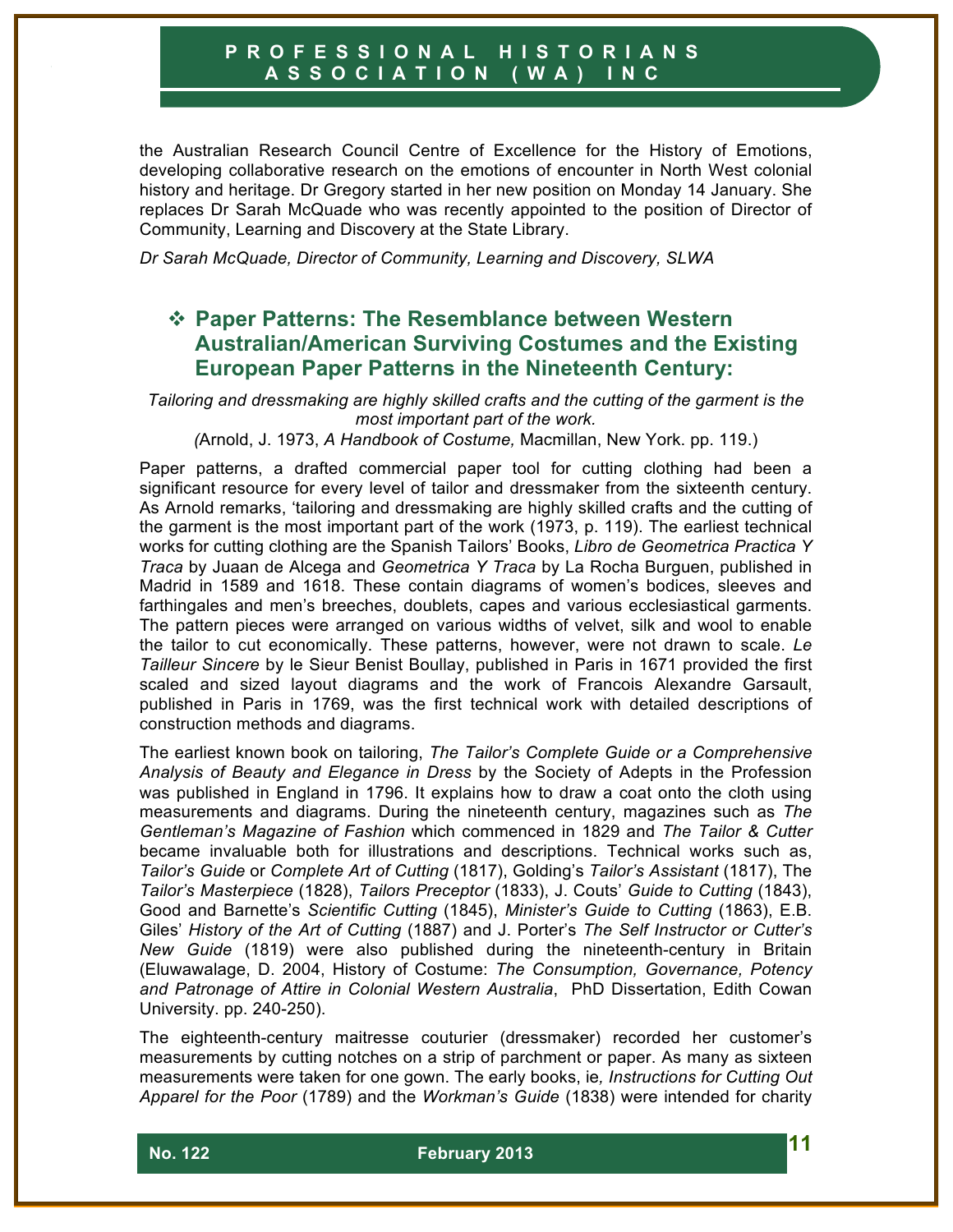work with simple patterns and instructions. Other dressmakers' manuals were also published in the nineteenth century, ie, *The Ladies' Handbook of Millinery, Dressmaking and Tatting* (1843), *The Handbook of Dressmaking with diagrams and instructions* by Mrs. M.J. Howell (1845), and *A New and Complete Method of Dressmaking* by Mrs. T. Whiteley (1855) who also published *The Complete Dressmaker for the Million* in 1875 (Eluwawalage, 2004).

The first folding, full-size paper patterns were given in *The Lady's Economic Assistant*  magazine of 1808 and were for children's clothes. However, in the second half of the nineteenth century many magazines issued paper patterns including dressmaking notes and correspondence columns devoted to advice on construction; for example, Mrs. J. Whiteley's instructions for making a bodice and skirt in 1855:

For an ordinary sized person to make a plain skirt, full body and sleeves: 14 yards of silk or 9 yards of double width (such as merino), for flounces or tucks about 6 yards, 6 yards of double width lining for skirt, for body and sleeves about 2 and quarter yards for lining, hooks and eye, sewing silk, cotton cord, whalebone and braid for bottom of the skirt. Trimmings must be according to taste or fashion.

There were shops in London which sold tailor's patterns from the early nineteenth century and from 1840, both French and English fashion magazines provided paper sheets of full-size bodice and sleeve patterns. One of the earliest, the French magazine *Le Petit Courrier des Dames* in September 1844, printed patterns for one garment with an illustration. A German magazine *Bekleidungskunst fur Damen - Allgemeine Muster - Zeitung (Dressmaking for Ladies - Universal Pattern Journal)* by H. Klemm published in 1844 in Dresden, described a simple system of cutting from measurements. In August 1850, the *World of Fashion* was the first magazine to distribute paper patterns in Britain. These full-scale patterns were drawn out on a single sheet of paper, which folded into the magazine. The separate pieces of the pattern were distinguishable from each other by various lines, dots and dashes etc. By the 1850s there might be two designs in one magazine and by the 1870s three or more designs with fashion plates and crochet patterns on the reverse side. Later these patterns were printed on much thinner paper. During the 1890s ten or more designs were superimposed on each other (Eluwawalage, 2004).

The commercial paper pattern companies were founded in the USA where the sewing machine was invented. The Butterick Paper Pattern Service was established in 1863 by Ebenezer Butterick of Massachusetts. In 1870, the McCall's Pattern Company commenced. By 1876, Butterick had branches in London, Paris, Berlin and Vienna. The Vogue Pattern Company was established in 1905. The earliest commercial paper patterns were cut in plain white tissue paper with notches and perforations, then wrapped in a piece of paper with a picture of a garment and a few instructions for assembling it. This package was later replaced by an envelope with a printed sketch and more detailed instructions. The first known paper pattern model warehouse owned by Mrs Smith and Madame La Poulli of Paris was established at Pilgrim Street, Ludgate Hill in the 1830s and later moved to St. Paul's Churchyard in London. They sold full-sized paper patterns for pelisses, dresses, bonnets and capes, with embroidery and applique patterns at the price of £1 a set to milliners and dressmakers.

Methods of constructing patterns using body measurements and mathematical calculations were initially introduced to men's clothing only. An advertisement for *Le Somatometre* of 1839 shows a framework to be filled in to obtain exact measurements for the tailor. From 1870 onwards these methods were applied to women's patternmaking (Arnold, 1973, pp. 119 – 124; Kidwell, C.B. 1979, *Cutting a Fashionable Fit:*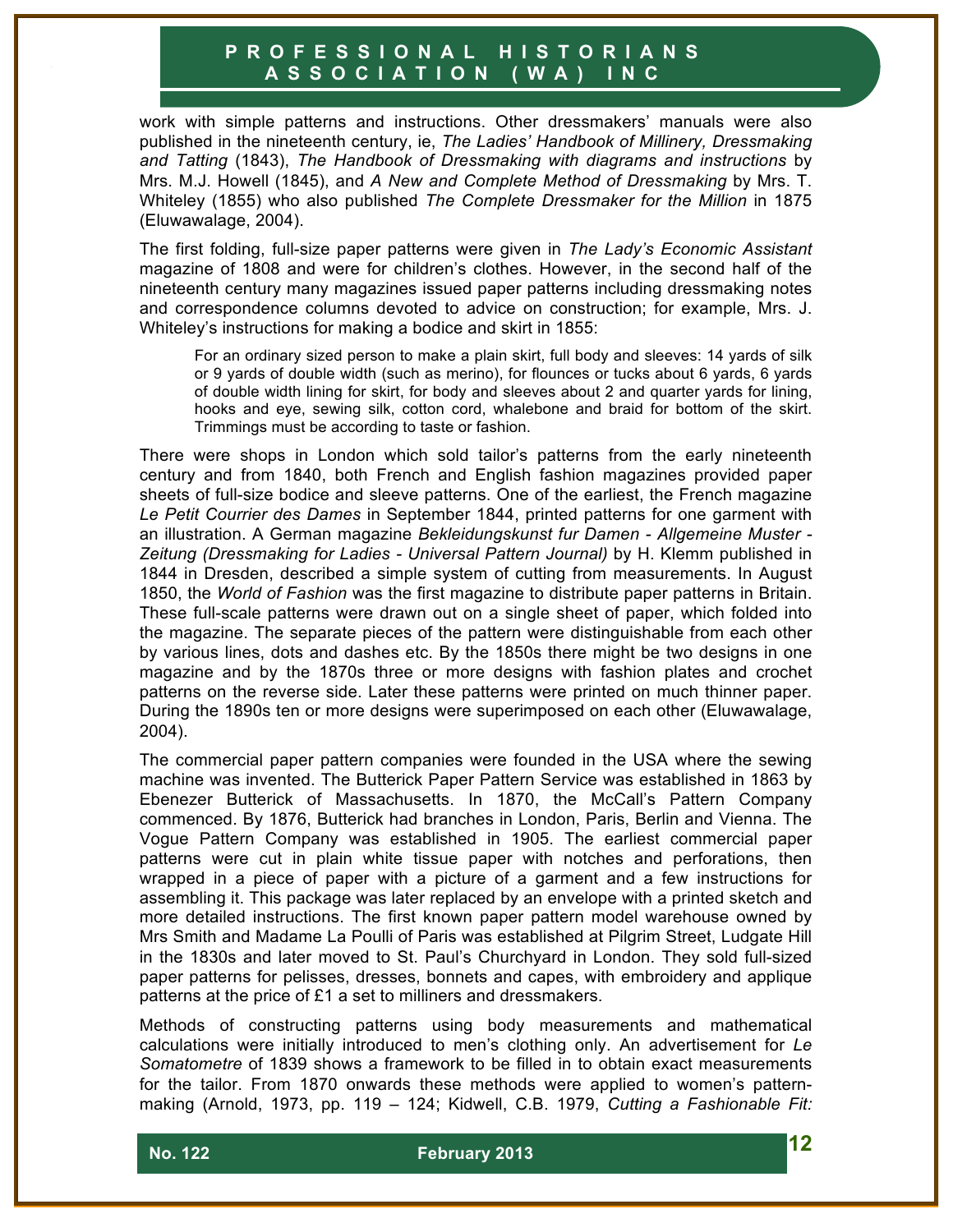*Dressmakers' Drafting System in the United States,* Smithsonian Institution Press, Washington. pp. 11-99; Cunnington, P. and W. 1959, *Handbook of English Costume in the Nineteenth Century,* Faber and Faber, London; Waugh, N. 1968, *The Cut of Women's Clothes 1600-1930,* Faber and Faber, London; Ewing, E. 1984, *Everyday Dress 1650-1900,* Anchor Brendon Ltd, London).

Cutting and construction techniques varied considerably from century to century as each era produced its own unique styles and shapes. Patterns are therefore an important resource in dating and identifying historical costumes. In the context of colonial Western Australia, almost every surviving garment indicated the use of cut and construction techniques published in England and Europe regardless of the quality of the sewing or the fabric (Eluwawalage, 2004).



Dress worn by Bussell ladies in Western Australia c1840s, and pattern issued by *Lehrbuch der Modernen Bekleidungskunst fur Damo*n in 1844.

This c1840 Western Australian dress, resembled a pattern issued by the *Lehrbuch der Modernen Bekleidungskunst fur Damon* published in 1844, one of the pioneering pattern/fashion magazines. The visible application of the design suggests the availability of these patterns in the colony (Eluwawalage, 2004).

There are numerous accounts from colonists' personal correspondence and newspapers suggesting that nineteenth-century Western Australians followed the universal pattern drafting and cutting systems of the time. For example, colonist Isabella Ferguson repeatedly requested paper patterns from England, 'When you next write, I should be glad if you could enclose a silk or paper shape of a sleeve' (January 1849), and in August 1868, 'you must bring me out some easy patterns for a cushion or small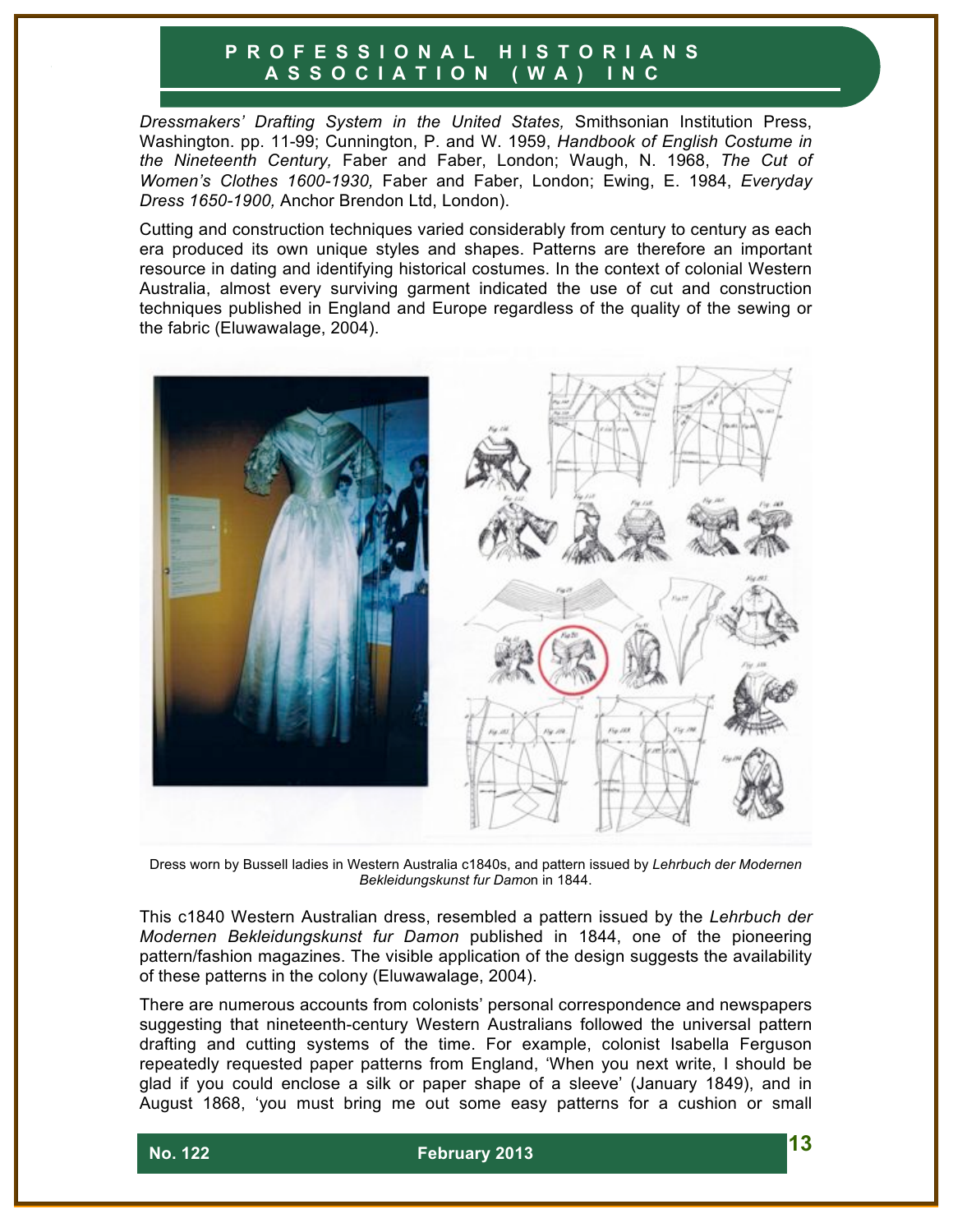ottoman.' Instead of paper patterns, some colonial women used the garments themselves. For instance, colonist Isabella Ferguson in July 1846 requested, 'a Prunella cloth dress, would be a very useful and suitable garment, not over dear and it would provide me a pattern for a fashion' (Joske, P. 1989, *Dearest Isabella: Life and Letters of Isabella Ferguson 1819-1910,* UWA Press, pp. 53; 159, 70).

Commercial dress patterns were available in the Western Australian colony from the 1850s. For example, *The Inquirer* in 26 October 1859 advertised one of the original commercial pattern services, 'Books for patterns, traced embroidery patterns. - Henry Saw (*The Inquirer,* 26 October 1859). Also during the latter part of the nineteenth century, most of the fashion and tailoring houses sold the commercial patterns, i.e. 'Patterns sent on application' - *J.E. Townshend, Draper, Geraldton (The Victoria Express,* 28 January 1880)*. '*Patterns and prices forwarded on application.' – *Hope & Hicks, High Street, Fremantle (The Inquirer,* 25 June 1890). *'*Please write for patterns; *Moore & Cobbett, Hay Street, Perth (The Albany Advertiser,* 22 June 1897). Although there are scarcely any descriptions of these commercial patterns, it is possible that they were supplied by commercial pattern companies such as *Butterick* or *McCall's.* The Butterick Paper Pattern Company, for instance, had agencies in all British colonies and English-speaking countries. These agents were mostly drapers (Eluwawalage, 2004).



Above left: Dress worn in Springfield, State of Missouri, USA c1840s (Greene County Historical Society, Springfield, Missouri, USA, author's collection).



Above right: Dress worn in the State of New York, USA, c1840s (author's collection).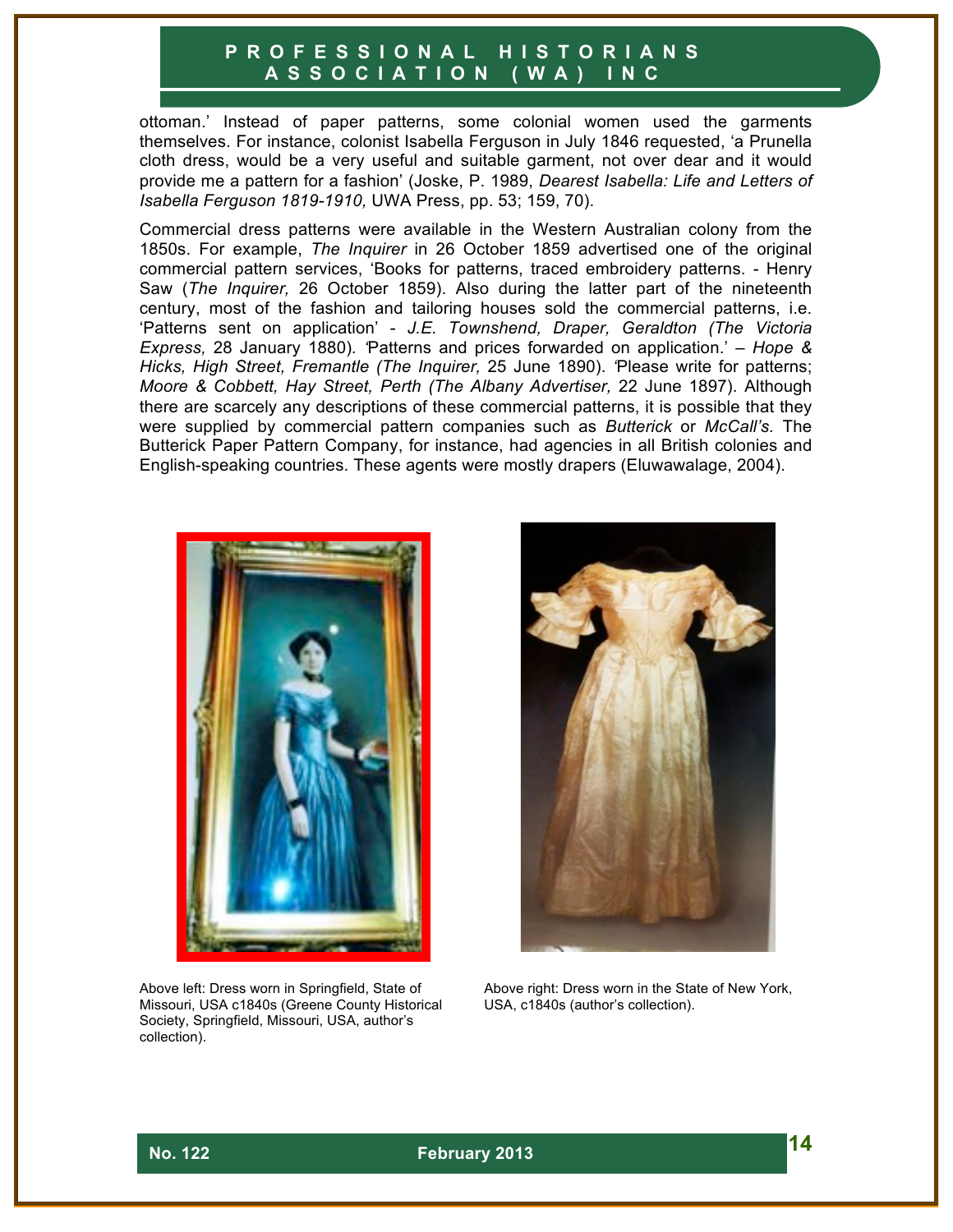The resemblance between Western Australian and surviving American costumes are striking. As the images above indicate, in the nineteenth century, those pattern books would find their way around the world – 13,000 miles to Perth, 5,000 to Missouri – within the time span of a voyage, and fashionable women the world over were often dressing the same.

*Damayanthie Eluwawalage MPHA*

# **❖ Word Power: Researching at the Biblioteca Nazionale in Rome:**

The financial down-turn and the subsequent government cuts made to local authorities in the UK have threatened public libraries which are locally funded. More than 100 have closed. Community action has managed to save a number in Oxfordshire, but it is likely that, as the cuts bite deeper, some will go. Closures are widely condemned, not only because readers see it as a right to have books, but also because the buildings themselves serve multiple purposes, one of the more basic being to provide a warm place to sit in cold weather. Email and the web can be accessed readily in a library, lists of available jobs can be searched, contacts can be made. In many small towns they are the centre of a community.

In Rome, where we are presently researching, we have been pleasantly surprised by the quality of access available at the National Library. There was a time, not long ago, when a proposed visit to the Biblioteca Nazionale was greeted with loud groans. We knew that there were too few seats, that books were fetched unwillingly, that many volumes had in fact been damaged by their eight years in storage when the facility was closed. The library is now in a new building that glitters with glass and marble, with wings of rooms that are interspersed with gardens. It is a lovely working space. Moreover it has been completely modernised on the model of the Public Records Office in London with which many of us are familiar. Once armed with a library card and with a short training course in how to use the online catalogue, the reader orders, chooses a room and a seat, and waits for the volume to be delivered. What might happen in the event of a black-out or computer failure is too grim to ponder, but when it works, as it has for us, it is all marvellous.



Interior of the Biblioteca Nazionale, Rome.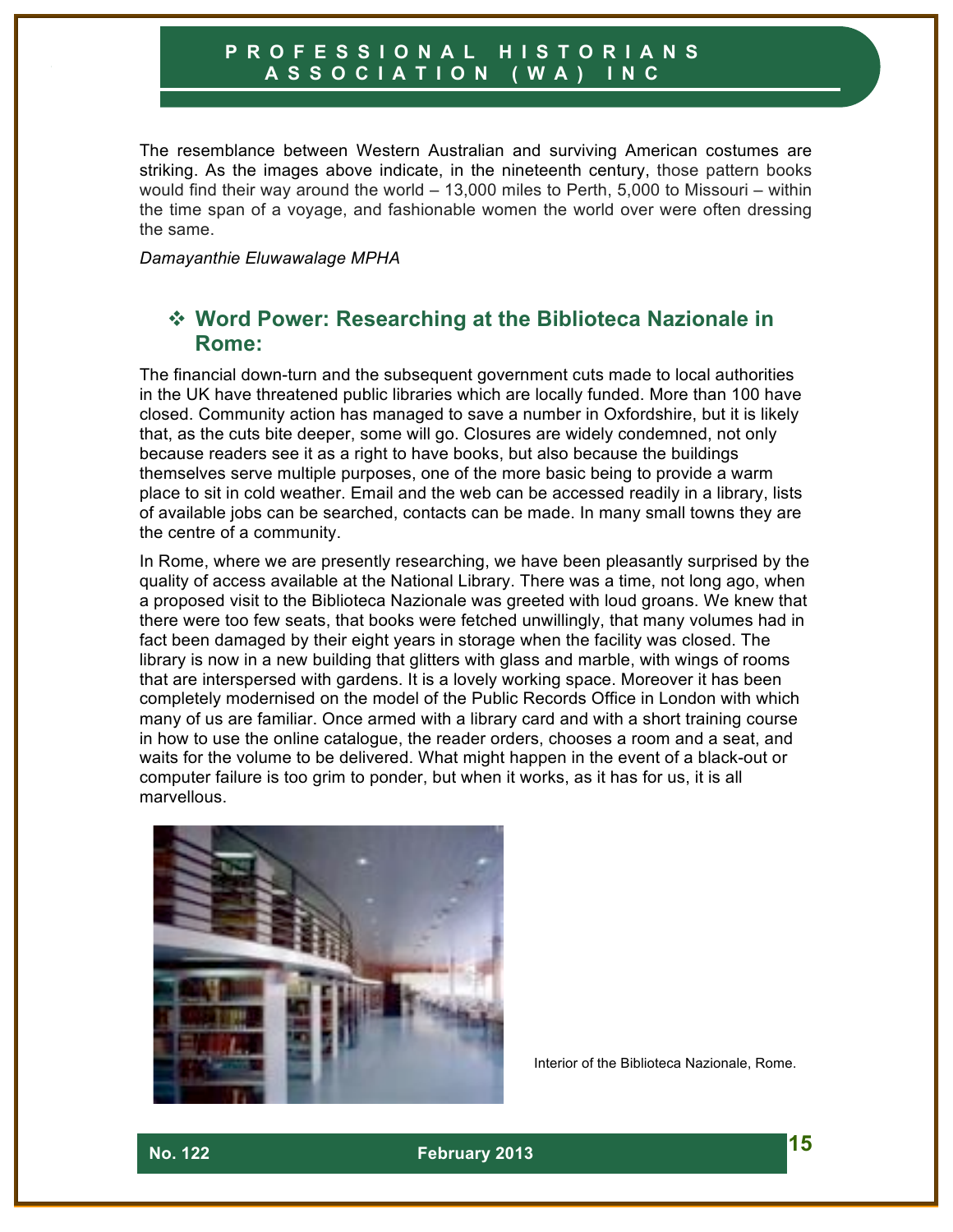The other imaginative space in this new building is its exhibition area which has been designed to soften the long, wide entry corridor leading to the various reading rooms. Here at present is a display of contemporary art from a number of different artists all looking at the same issue, freedom of expression. Some of these works are truly moving as they commemorate journalists and writers who have been assassinated or are in prison. We are reminded of the power of the word, no matter how it is delivered. Books and journals may be superseded by screens (although I hope not), but words remain, and our freedom to express ourselves is rightly applauded and appreciated in a library.

*Michal Bosworth MPHA (Retired)*

# ! **'American Diggers' on Australian TV:**

The Spike TV show American Diggers has reached Australian shores with the first series having been shown on the TEN owned Channel 1. Although the first series has finished there is a second on the way to be called 'Savage Family Diggers'. The change in name is possibly a result of a law suit by the magazine *American Digger* which claims the show is bad for the image of metal detecting hobbyists and is bringing their magazine into disrepute by using their name (http://www.hollywoodreporter.com/thr-esq/viacom-suedspike-tvs-american-384840:1:43 PM PDT 10/31/2012 by Eriq Gardner).

The series follows former professional wrestler turned modern day relic hunter Ric Savage, as he and his team from American Savage target areas such as battlefields and historic sites in the hopes of striking it rich and capitalizing on unearthing and selling bits of American history. The series is over the top with cries of 'Boom Baby!' greeting every find. They claim to sell the artefacts they find for a substantial profit and loot sites with no regard for context or structure. Having watched, via HISARCH and the Society for Historical Archaeology (SHA) website, the protests of our American colleagues, I tuned in for a short while when it reached Australia to see for myself what the fuss was about. After five minutes, during which they used a bulldozer to knock over a log cabin so they could get at 'the honey' underneath, I turned off in horror.

The show has raised a storm of protest in America and on the internet, which is not surprising as its central tenet is to tell its audience they can make a lot of money by looting historic sites. This is the worst possible message for heritage conservation and preservation but, as Professor Charles Ewen points out on SHA Blog, 'more than a million watched the last episode of Spike's travesty, *American Diggers*. Boom baby, indeed!' (http://www.sha.org/blog/index.php/2013/02/).

Even other metal detector hobbyists do not like the methods shown on the show and posts from metal detecters on the 'People against Spike TV's American Digger' Facebook page (http://www.facebook.com/pages/People-against-Spike-TVs-American-Digger/193110227460512) are suspicious about claims of caches of artifacts on episodes with names like 'Moonshine Money' and 'The Fountain of Cash', and the cash values claimed for them. According to Huffingtonpost, when the magazine *American Digger* dropped its association with Savage, who used to write a column, they received a lot of support: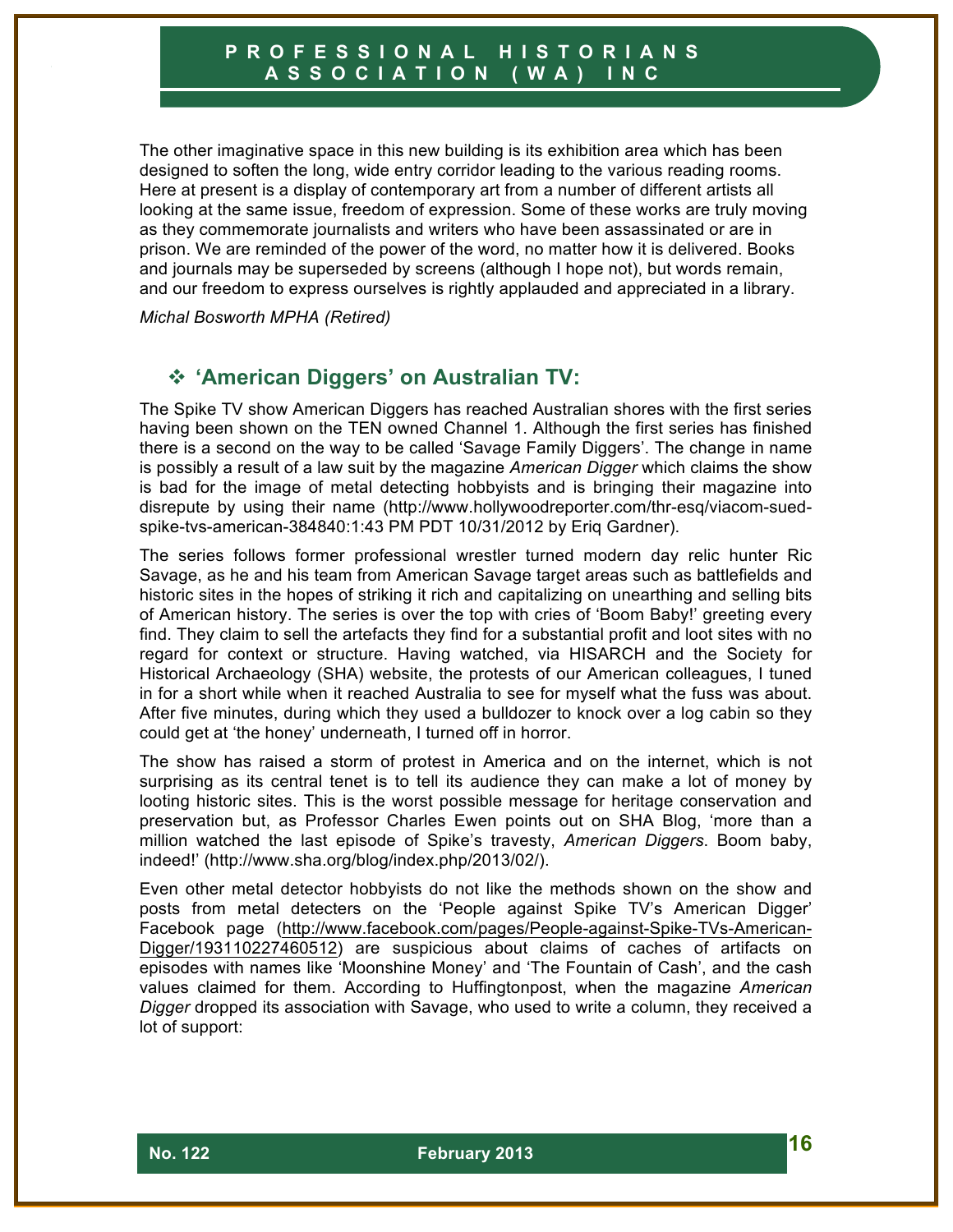The bevy of supportive comments from digging enthusiasts that follow Holcombe's announcement demonstrate a dissatisfaction with how Savage and the show are portraying the digging community. Commenters' criticisms include Savage's bombastic style, his 'Boom, Baby!' catchphrase and the show's emphasis on selling historical artifacts for profit.

'Putting a price on everything you find is something I taught my son long ago not to do ... The show is an insult to diggers who truly enjoy making finds just for the pleasure of the history involved', wrote Treasure Spot commenter Shenandoah Digger. 'I have watched both episodes and was deeply disappointed in the showboating and chest thumping that was going on by Mr. Savage, and only Mr. Savage. That crap belongs in the wrestling ring and not the field and that's where he should have left it ... This is the second "reality" metal detecting show that has embarrassed this hobby,' another commentator chimed in (http://www.huffingtonpost.com/2012/03/30/ric-savageamerican-digger\_n\_1392285.html).

The Society for Historical Archaeology has written protest letters, letters to editors and blogs in protest against both 'American Diggers' and the National Geographic counterpart 'Diggers'. They had some success with 'Diggers' with the latter, which has reformatted the show. For an archaeologist's response to the changes see the SHA blog on the subject at http://www.sha.org/blog/index.php/2013/02/.

In Australia archaeologists and heritage practitioners have been strangely silent. Is this because it is a show about looting American heritage sites with the view that it won't harm Australian sites or do none of us watch Channel 1? If the former I think this view is wrong. Although the sites shown being desecrated are American, the core of the show is the message that anyone can make a lot of money doing this – and that message is transferable to Australia. The show does not cover niceties such as heritage laws; they skirt such laws in America by sticking to private land. Viewers trying the same thing in Australia could find themselves in deep trouble but the damage would have already been done.

Regardless of whether Australian sites are damaged by misinformed viewers of this show the Australian heritage industry should stand up and protest the airing of a show so against the principles of the Burra Charter and the interests of heritage. Our various heritage, historical and archaeological associations should be joining the Society for Historical Archaeology in writing protest letters to the show's producers and to the channel airing it in Australia. As individuals we can do the same thing and join protest groups such as the Facebook page at http://www.facebook.com/pages/People-against-Spike-TVs-American-Digger/193110227460512

*Gaye Nayton, Accredited Historical Researcher*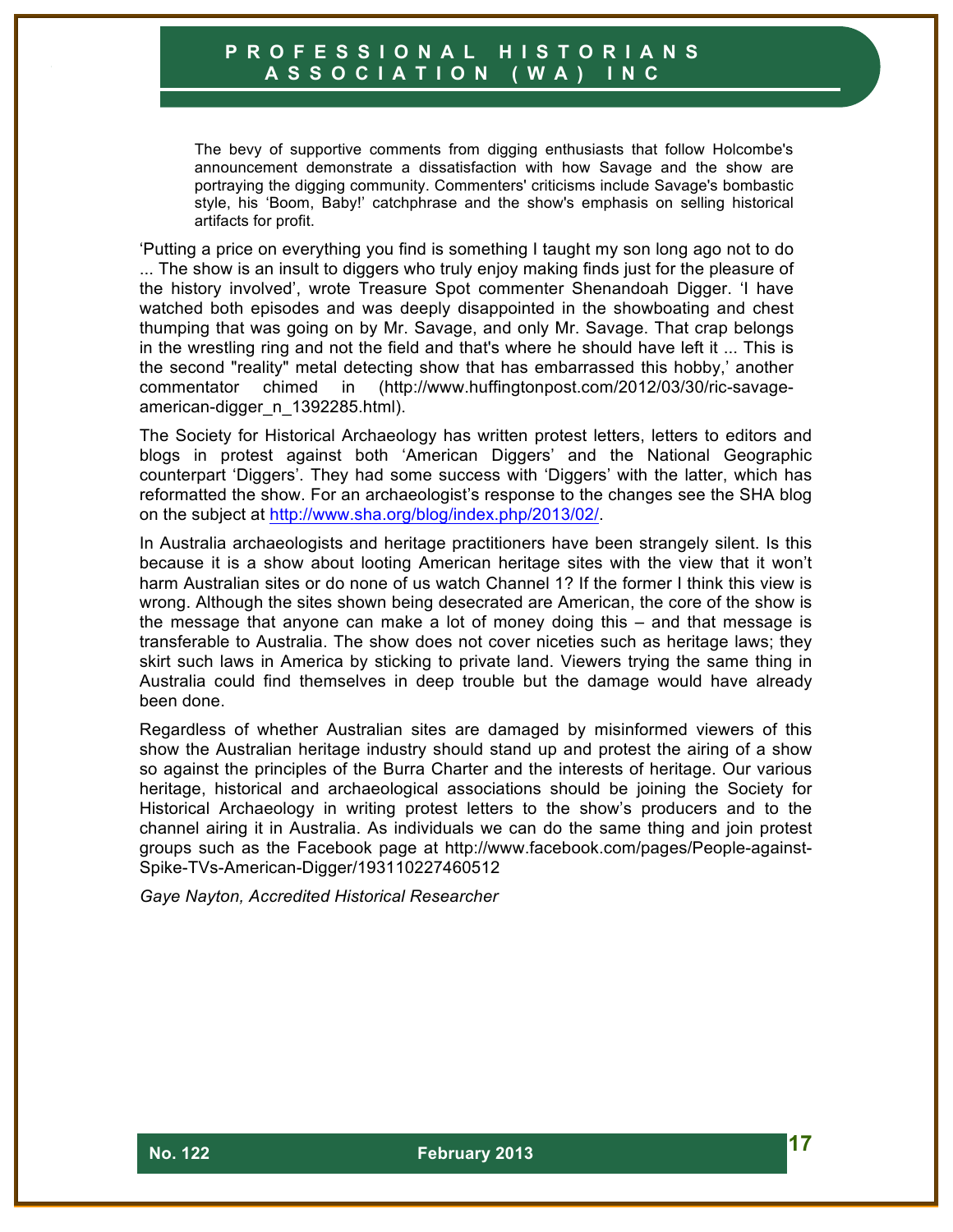# **☆ New historical novel evokes Perth in the early twentieth century:**

Ian Reid's recently released novel *That Untravelled World* (UWA Publishing) begins exactly a century ago in the southern riverside suburbs of Perth, at a time when the new Commonwealth government is building a strategically important radio station on what later became known as Wireless Hill.



The story unfolds during a troubled formative era of this country's development, extending to the end of the 1930s. Initially its main character, Harry Hopewell, is caught up in the exhilarating prospect that technological innovation will make it possible to conquer distance. A decade after the Australian colonies became a federated Commonwealth, the wonderful invention of wireless – along with other new miracles such as air travel – seemed to hold a promise that the modern world would be one in which people could communicate with one another swiftly and directly, and that progress would bring them closer together. But then came the Great War and on its heels the Great Depression, dispelling many of the hopes that had accompanied the founding of this young nation.

Through the aspirations, tribulations and consolations experienced by Harry and other characters, *That Untravelled World* raises questions about the things that pull people apart or bring them together, especially in family relationships of different kinds.

The novel is Ian Reid's second work of historical fiction, following his acclaimed *The End of Longing*. It has been well received, as the following excerpts from reviews indicate:

Reid has deftly woven some fascinating WA history into the narrative, giving a very vivid and familiar sense of Perth in days gone by. This history provides a fitting backdrop to a story that is compelling and satisfyingly unpredictable. (*The West Australian*).

Perth comes alive in Reid's hands, and throughout the book Western Australia's regional towns are deftly depicted.... We are persuaded to ask to what extent we can let unfair disadvantage dictate how we live the remainder of our lives. (*The Australian*).

Ian Reid will be speaking about history and fiction at three sessions during the Perth Writers Festival in the last weekend of February.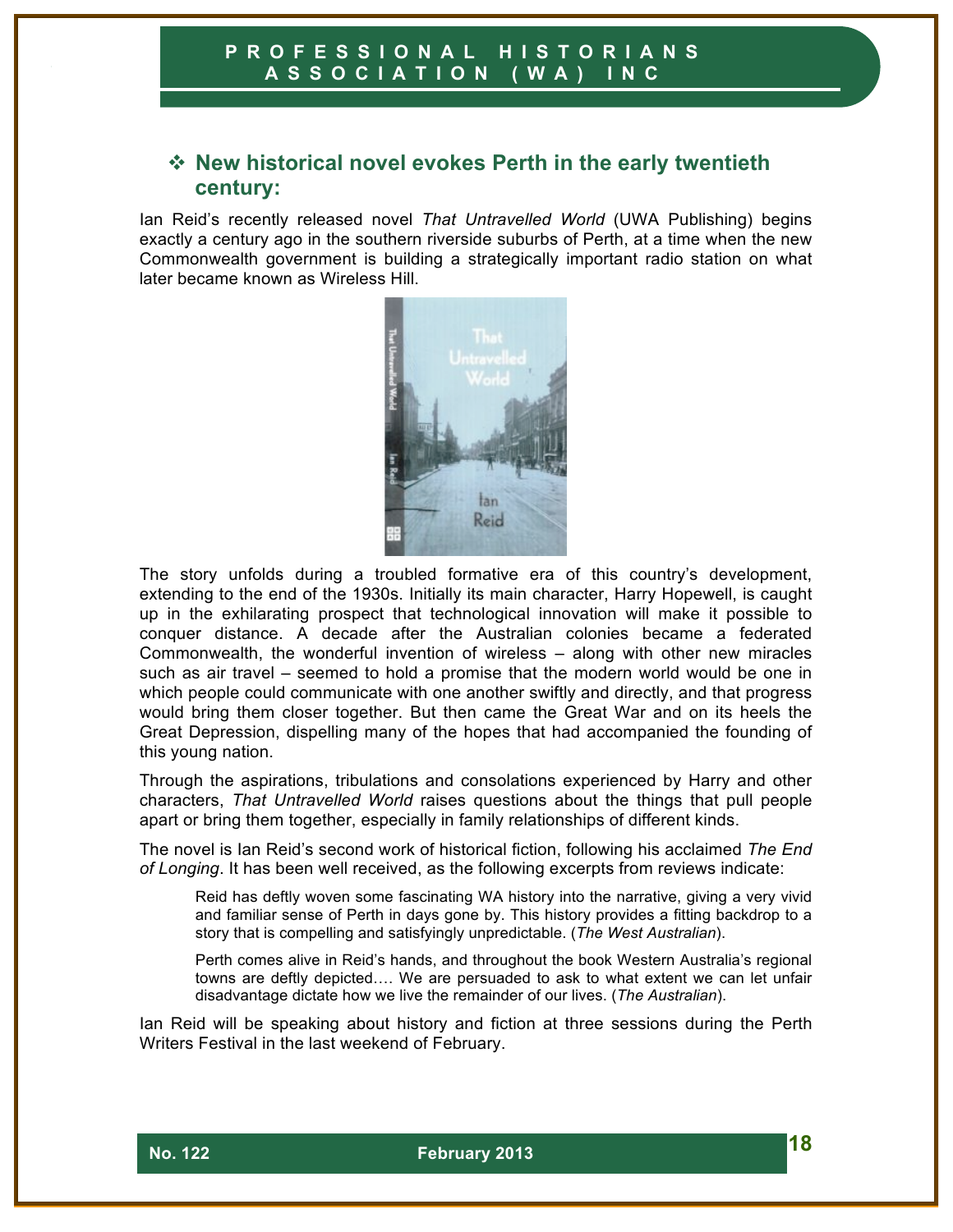# ! **Book Note: Lenore Layman (ed.) 2012,** *Powering Perth: A History of the East Perth Power Station***, Black Swan Press, Perth:**

After arriving in Perth as a thirteen year old in December 1965, it was largely through the hitherto mysterious, quintessentially Australian game of footy that I began my socialisation from colonial Pom to Sandgroper. To get anywhere in mid 1960s Perth, you had to have a team to support against all others, a tribe to belong to, otherwise you risked being excluded from much of the conversation and banter round you. I derived most of my early knowledge of Perth geography from the local WAFL competition, but where were these places and what did they represent? Certainly I knew where Claremont was, but Subiaco? Swan Districts? And why was there a South and an East Fremantle, but no Fremantle? In the end, I think I reached the life defining decision of who to barrack for on the basis of colour. It came down to a simple choice – the vivid and powerful red and white of the South Fremantle Bulldogs, or the graceful and majestic royal blue and black of the East Perth Royals. This was my first impression of East Perth, a footy team that was invariably successful, boasting players of the calibre of Polly Farmer, Kevin Murray, Ted Kilmurray and the incomparable Syd Jackson.

It was strange that for a middle class lad living in the well-off western suburbs, the choice should come down to South Fremantle and East Perth, both places that seemed far away and alien from my home suburb. I soon found that South Fremantle was dominated by wharfies and migrant communities, the Italian, Dalmatian and Croatian fishermen and market gardeners. Alien though this might have seemed, images of the sea and agriculture seemed far more alluring than what I was told about East Perth, a working class suburb, an industrialised, grimy and dirty place, with low cost and low quality housing, a place occupied by the poorest in the city, unskilled labourers, Aboriginal people, the unemployed and destitute. Here the most noxious industries in the city were located, a sewerage plant, the tannery, the brickworks and the East Perth Power Station, all of them vital to the continuing prosperity of the city, but best kept on the margins, well away from the suburban homes where most people lived. We needed what East Perth could provide, yet only occasionally did it impinge on our lives as an actual place, and then on the rare occasions that things went wrong. The electricity on which we all depended in our appliance filled houses was simply always there, a reliably constant supply, certainly compared with the flickering uncertainty of the early independence Uganda we had left. We rarely had to think about where our power actually came from, or how it was delivered so cleanly and efficiently into our home and every house we knew.

'Electricity isn't a commodity like copper or coffee or water', James Meek pointed out in a recent article in the *London Review of Books*; 'It's the only commodity that is both essential to modern life and impossible to store' (*LRB* 13 September 2011). The remarkable, but largely unsung, story of how electrical power was brought to the city is the subject of *Powering Perth: A History of the East Perth Power Station*, published in 2011 by Curtin University publishing house, Black Swan Press. Edited by Lenore Layman, recently 'retired' from a long career in the History Department at Murdoch University, this well-organised volume brings together contributions from a broad crosssection of Western Australian historians and academics. Most are already known for their work on Western Australian history and heritage studies, and between them provide a satisfyingly broad perspective on the place and the people. The book is a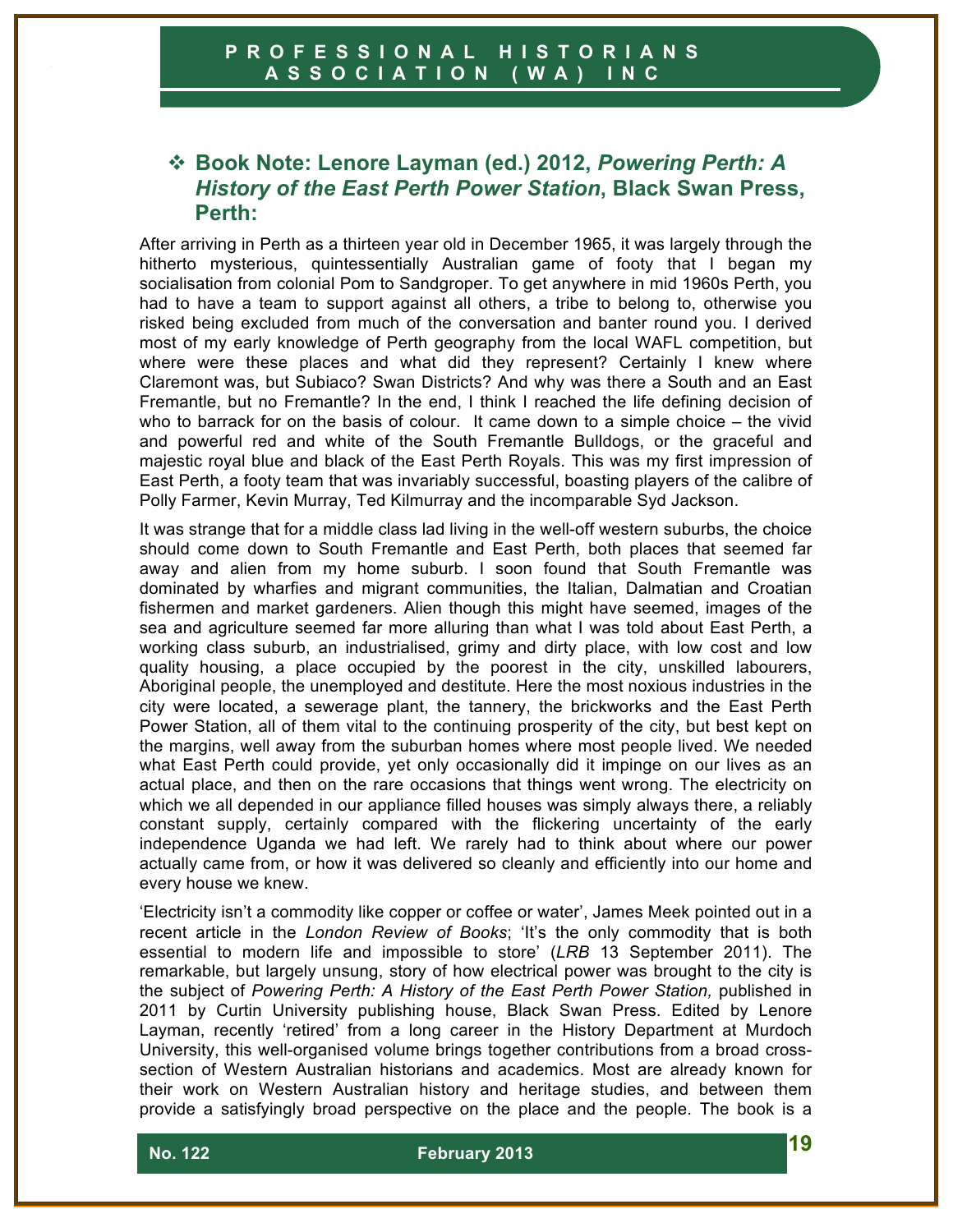product of an Australian Research Council Linkage Grant involving a broad range of partners with common interests in the future of East Perth, including Murdoch University, the East Perth Regional Authority, Western Power, the City of Vincent, the National Trust, Unions WA, the Australian Society for the study of Labour History, and the State Library. As well as a book, the project had two other important products – an oral history collection made up of 126 recorded interviews which are held by the Town of Vincent and the Battye Library, and the 'East Perth Power Station History Project' web-site (http://eastperthpowerstationhistory.org/).



*Powering Perth* opens with three chapters on East Perth as a landscape and a place in which people lived. Leonie Stella focusses on the river foreshore, a place cherished by Darbalung Nyoongar traditional owners for its cultural significance and beneficence, and valued by early British colonisers as picturesque, a place of relaxation and recreation, but also a site for industrial development. The river and its foreshore was dramatically altered over the colonial period as the land was 'was used and abused, earning its reputation as a 'swamp' or 'cess-pit', while the river foreshores were reclaimed. For the children of East Perth it remained a place of play and adventure, where kids could swim in the warm water outlets of the power station or make boats. Mary Anne Jebb's chapter, 'It was just like a reserve in the city', focusses on East Perth as an Aboriginal place in the years after colonisation, particularly the twentieth century. Many Aboriginal families camped in the area and later lived in houses throughout the suburb. Despite an oppressive legal regime, East Perth became an important centre of Aboriginal life in the city. Oral histories of Aboriginal lives in East Perth speak of a rich community life around families living in the area and the many Aboriginal people who visited. Joseph Christiansen goes on to detail the development of East Perth as an industrial precinct and working class neighbourhood. The post war years brought a short period of prosperity, yet it steadily became apparent that the area had had its day, as new power stations were opened at South Fremantle (1951), Bunbury (1957), Collie (1966) and Kwinana (1970), and other industries moved away from the polluted and degraded area. By 1981, the last year of the power station's operation, East Perth had become the closest thing Perth had to an 'urban ghetto'. It was ripe for another stage of development, as Claisebrook was cleaned up and made into a river inlet re-named

 **No. 122 February 2013 20**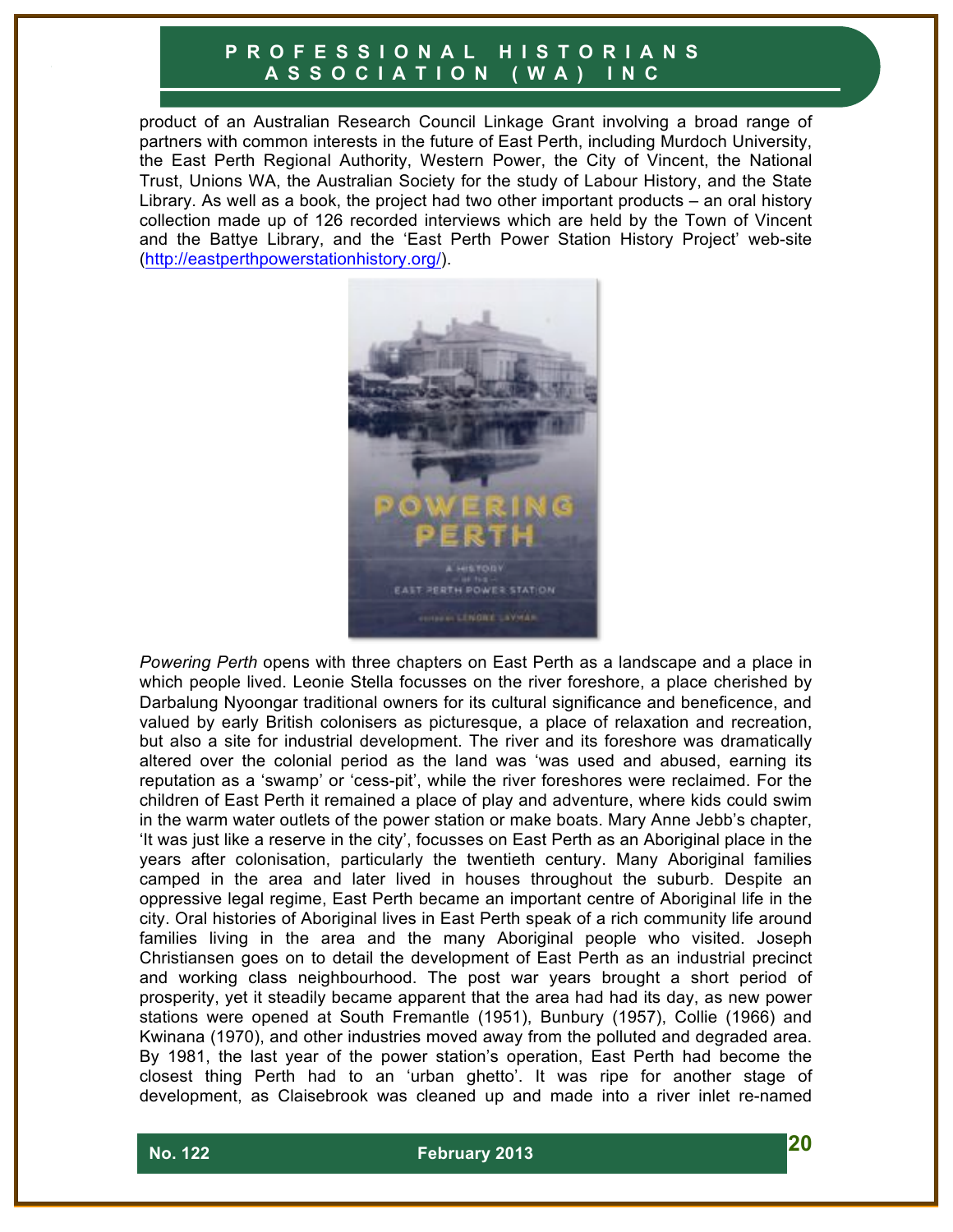'Claisebrook Cove', with a waterfront of 'up-market apartments, restaurants and offices', and a pleasant, relaxing riverside setting.

The next chapters focus on the East Perth Power Station as a workplace and provider of electricity, including a useful chapter on the technology of electricity production by Richard Hartley. Oral histories provide vivid insights into the world of work at the power station. Charlie Fox describes the work environment, the nature of the workforce, the roles workers were assigned, and the formation of unions. Labour relations at the power station were generally harmonious, both workers and management placing a high value on their role as providers of an essential public service. Bobby Oliver's chapter, 'The best years of their lives', again makes use of oral history to discuss the experiences of apprentices at the power station over its sixty year period, while Lenore Layman focusses on safety and the workplace, reminding us that working conditions were frequently unsafe, and that workers had to endure extremely hot and dusty conditions. These were in some cases to have an enduring effect on the health of former workers, including the threat posed by handling dangerous substances and asbestos.

Chapters by Jenny Gregory and Lisa MacKinney, Chilla Bulbeck, and Frank Harman explore the broader historical, social and political contexts in which the East Perth Power Station functioned. It was established to respond to growing demand in the Perth community for a reliable and plentiful power source, consolidating the generation and distribution of power from a number of small producers into the single large power station to serve the whole metropolitan area and south west. Demand for power expanded steadily after the opening of East Perth in 1916, fuelled, as Chilla Bulbeck describes, by the increasing availability and affordability of household appliances, the power consuming fridges, washing machines and other devices marketed principally to housewives. Over the sixty year life of the power station, the number of private houses with electricity increased from 4,564 in 1914, a small proportion of household dwellings, to 159,000 in 1971, 99.6% of all houses. The East Perth Power Station, from being the principal supplier of power to the city, steadily lost its share of output as new stations were opened in the metropolitan area and south west, and closed in 1981.

Since then, the power station has remained in the public eye. Its environmental legacy has been significant although, as Joseph Christiansen and Richard Hartley show, it was 'far from the worst industrial polluter in  $20<sup>th</sup>$  century Perth'. Yet pollution and degradation of the 'area between the brooks', Claisebrook and Walters Creek, and the river foreshore have been substantial, requiring an expensive clean-up effort by the government before it could be re-developed. The future of the East Perth Power Station buildings and site has become a long running and seemingly intractable issue in the city of Perth. It stands as a prominent feature in the remodelled landscape, visible to thousands of drivers as they pass each day along the Windan Bridge. The final chapter by the late David Dolan and Tory Woodhouse gives an insider's view of the protracted and seemingly endless story of indecision, politics and ultimately paralysis on the part of government. Many proposals have been made about its future, some of them seemingly worthy, involving experienced and respected business leaders such as Kerry Stokes, and organisations such as the National Trust, yet none has been accepted by the government of the day. For some time under the previous Carpenter Government, it seemed that the power station would be re-developed as the new State Museum, and again, this seemed a potentially exciting way to preserve the power station and the remaining machinery. But on the defeat of the Carpenter government in 2009, the museum proposal was cancelled, and there the story rests. Government has run out of ideas for the future of the station, and seems to be simply waiting for something to happen. Perth residents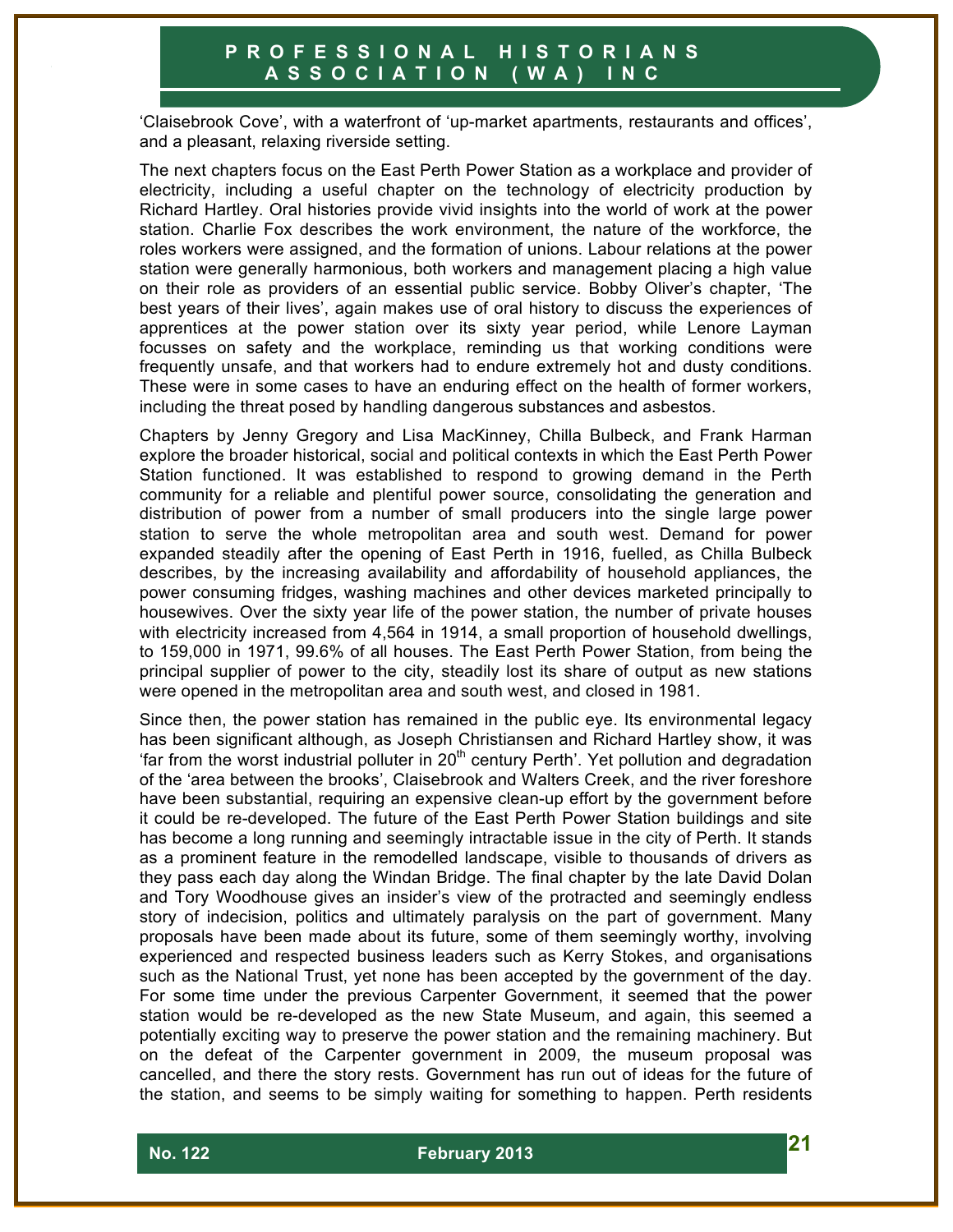must watch as this venerable artefact of industrial history stands empty and inaccessible, until something forces the government's hand and a decision is made. Around the world there are countless examples of new uses for old power stations which have become valued community facilities, most prominently perhaps the Tate Modern in London, and the Powerhouse Museum in Sydney. There are indeed exciting possibilities for a building such as the East Perth Power Station, preferably as a place which can be accessible to the public and tell its history through its environment and place in the landscape.

*Powering Perth* is a satisfying and informative book, providing a broad but comprehensive history of an important industrial facility in the life and development of the city. It is nicely produced and well organised, but could have been improved and enhanced as a reference book by the addition of an index. Each of the chapters is interesting, resulting in lively and absorbing coverage of the social and economic growth of Perth through the medium of a commodity on which we are dependent, but at the same time largely ignorant. It is particularly impressive in its creation of a rich historical record, including extensive oral histories which both enliven the history and reveal the people and personalities behind the East Perth Power Station. The spoken word gives a particular immediacy to history, and many people from all walks of life, have had their lives affected by the power station as workers who spent a substantial portion of their lives at the station, their families, or as consumers. With such a historical record as created by Lenore Layman and her team, there is no danger that the history of the place will be forgotten, even if it seems beyond the ability of the government to plan its future. The final product of the project, the history website, is its other major achievement, as it realises another ideal of any history enterprise by putting it before the wider public, making history accessible. Through the attractive and user friendly web-site, the story of East Perth comes to life, as visitors can listen to the voices of those who participated in this history, and follow the history of the power station through photographs and documents. This is the mark of successful and valuable history; the creation both of a historical record, and a way of making it accessible, not only recording, but honouring the men and women who brought power to Perth.

#### *Malcolm Allbrook MPHA*

(This article was first printed in *Circa: The Journal of Professional Historians*, Issue 3, 2012.)

# ! *Making the Grade - The History of WACA Club Cricket***:**

It has finally arrived! Bill Reynolds' (Treasurer of PHA WA) cricket book *Making the Grade – the history of WACA club cricket* was recently released.

Originally designed to embrace 125 years of the local club cricket formation and playing, it not only contains complete in-depth stories of the inaugural four clubs but has also been expanded to 16 districts and their grounds.

Over 200 photos are featured with each of the current clubs' premises shown as well as the other, now defunct, 59 clubs. Interwoven are essays on prominent players and administrators with a good balance of pre and post-World War II personalities. Research in this area revealed some interesting information that will surprise even those close to the local cricket world. There are small sections on the administration, cricket umpires and the media. An obligatory statistical section completes the book with some details never before published.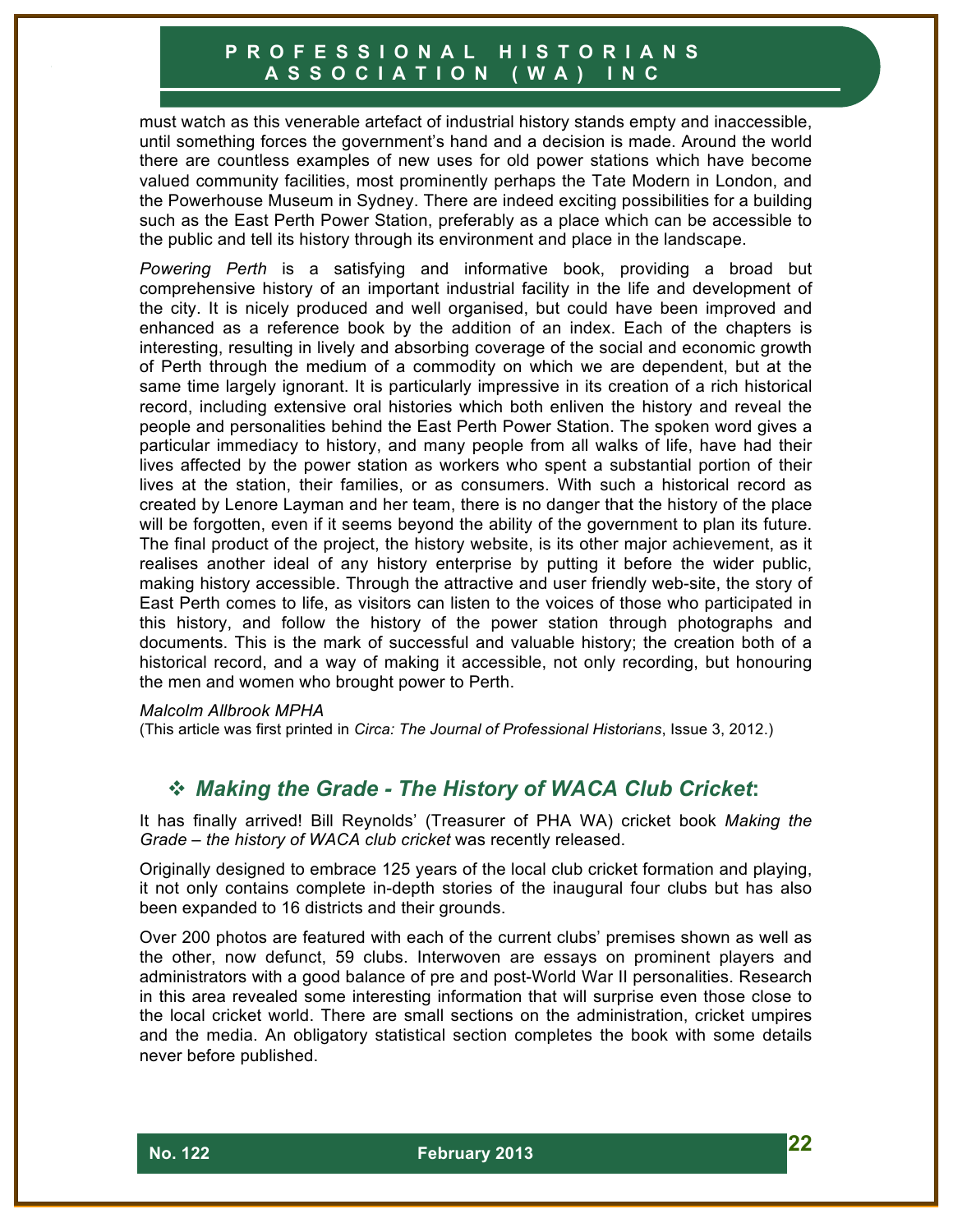

The wrap-around dust cover features a wonderful 1905 photo of two cricket matches in progress on one of Perth's earliest cricket grounds by the river – The Esplanade – that is sadly no more.

The book can be ordered on line on the WACA website, or purchased direct from the WACA **Cricket** 

Museum. http://www.waca.com.au/other/news\_ detail.php?ID=2712

*Bill Reynolds, Accredited Historical Researcher*

# ! **Book Note***: The garden of myth***:**



*The garden of myth: life at the AIM Hospital, Halls Creek, Western Australia, 1918–21 and 1946–48* by Joan Rogasch & Dulcie Andrew. Private publication printed by Peacock Publications, Norwood (SA), 2012. Soft cover, 107 pages, illustrated, portraits, maps, ISBN 978-0-9807855-2-4, RRP \$35.

In preparing this note, I need to say that I had some involvement in the production of the book. My role was not extensive but, after getting to know the lead author through her earlier works, I looked into some historical anomalies that arose in this one. Before taking that on, I had been invited to write a foreword. So, in this instance, I am letting the foreword comprise the greater part of my note.

PHA Members can purchase a copy of the book post-free by sending a \$35 cheque or money order (made payable to J. I. Rogasch) to 9 Willoughby Street, Klemzig, SA 5087. Those who have come across Bernie O'Neil from PHA (SA) will know that Klemzig is his stamping ground. Bernie edited the story and helped prepare it for publication. An acknowledgement of his contribution reads: 'He took on a very bumpy manuscript and with his expertise and kind patience took it to a far superior level of understanding. This work, together with his delightful sense of humour and calming nature, were very much appreciated.'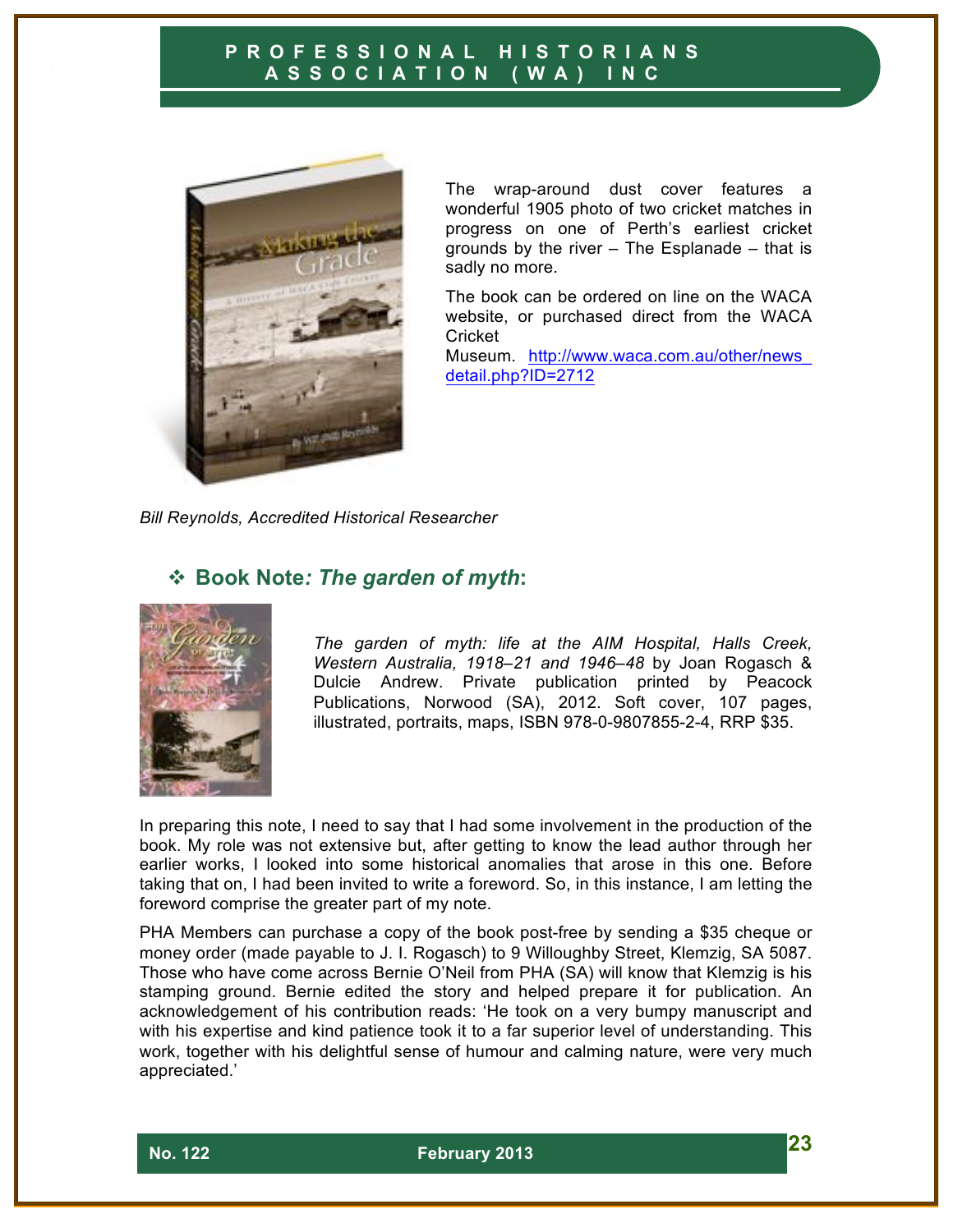#### **Foreword to** *The garden of myth*

Numerous books and articles have documented the work of the Australian Inland Mission (AIM). Some focus on the work of its founder, Reverend John Flynn, while others tell of the nurses, padres and others who helped to deliver a 'mantle of safety' to the inland.

The best known books of the past twelve years have come from Max Griffiths and Ivan Rudolph. Both writers were motivated by a desire to see the AIM nurses receive greater acknowledgement. Their books embrace all of inland Australia in the twentieth century.

Joan Rogasch has also been productive. Her previous book, *Lil's story*, is about Sister Mary Elizabeth (Lil) Rogasch, the first AIM nurse in the far north of Western Australia. Sent there to run the tiny Halls Creek hospital in 1918, she was joined by her sister Beatrice (Dot), who was also a nurse, towards the end her posting. That period was covered by *Memoirs of a nurse*, written by Lil in the 1920s or 1930s, edited by Joan decades later, and, like *Lil's story*, published in 2010.

Lil and Dot Rogasch also feature in *The garden of myth* where their time in Halls Creek is compared with that of Sisters Dulcie Peel (now Andrew) and Marjorie McKean who arrived in 1946 and stayed until 1948. Services and infrastructure had improved greatly in the intervening twenty-five years but, in living and working in an isolated settlement that had no resident doctor, the nurses of the 1940s had to be almost as self-sufficient as their predecessors.

In joining Joan in the production of this compact book, Dulcie provided not only another firsthand account of life in Halls Creek but also another set of photographs to draw on. The result is an appealing, well-illustrated account of two periods of nursing in one small part of the inland. Read alone or in conjunction with other books, *The garden of myth* provides insight into the outlook, resourcefulness and stamina of people who enjoyed few of the conveniences that we now take for granted. It adds to our knowledge of both Halls Creek and the AIM, making it a welcome addition to the range of publications that are marking the AIM's centenary year.

*Cathie Clement MPHA*

# ! **Book Note***: Mother O'Neill - Widow of the Kimberley Goldfield***:**

*Mother O'Neill: Widow of the Kimberley Goldfield* by Yvonne Coate. Hesperian Press, Carlisle (WA), 2012. Soft cover, 135 pages, full colour, illustrated, maps, ISBN 978-0- 85905-518-5, RRP \$35.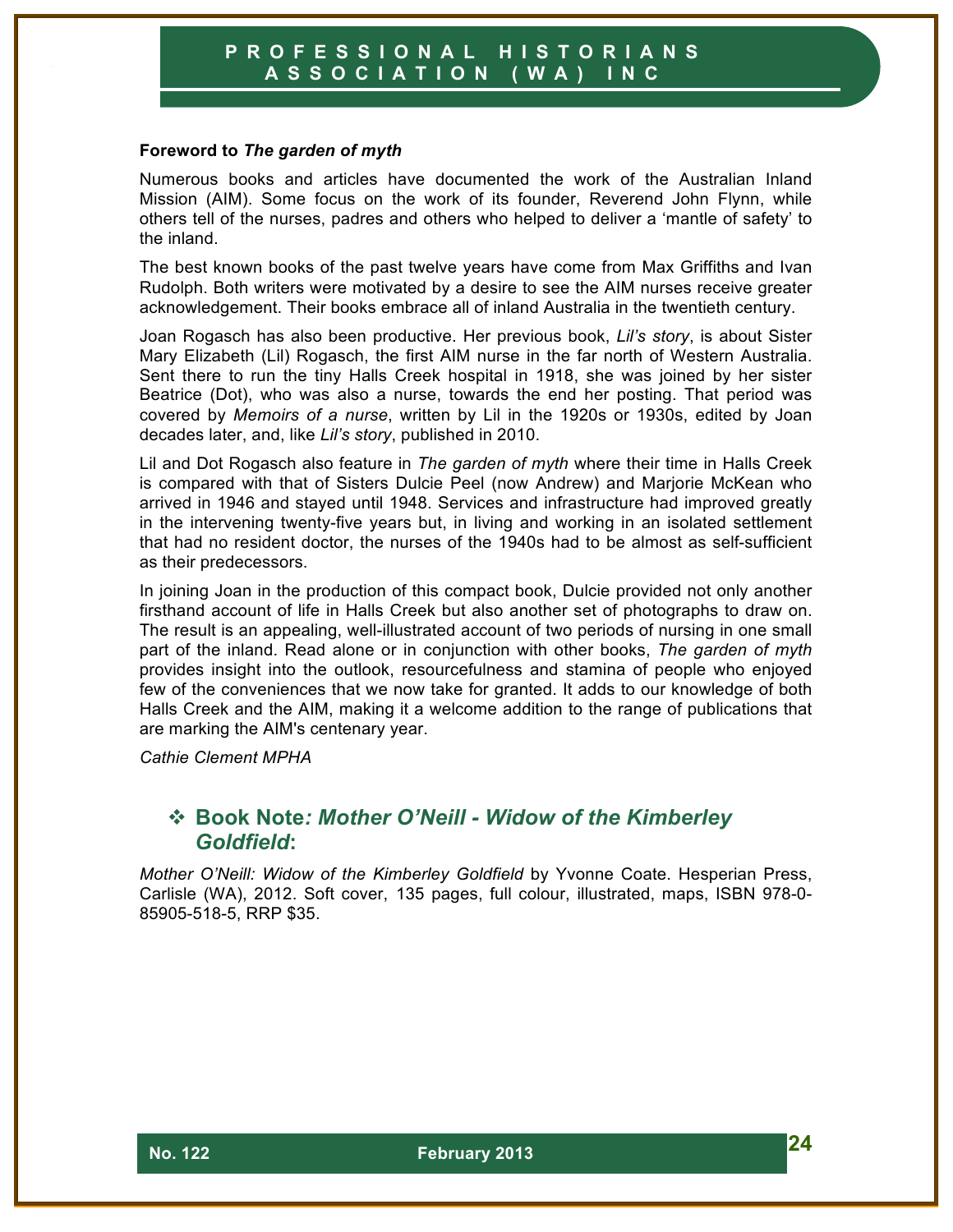

Here is a book full of surprises. Far from the slim volume I expected, given how little is known about Mother O'Neill, the book is packed with information about the Kimberley goldfield and the old Wyndham to Halls Creek road. A marvellous selection of photographs gives the reader glimpses of many of the places mentioned. By packaging her story of Mother O'Neill in this way, the author was able to build on earlier work she and her husband Kevin Coate have done on East Kimberley burials. Some of that material has been expanded, and many new entries are provided. It is great to have all the entries available in one convenient volume, grouped by the locations of the burials.

The expanded entries add a lot of personal information to the ones published in *Lonely Graves of Western Australia & Burials at Sea* (Hesperian Press, 1986) and in *More Lonely Graves of Western Australia* (Hesperian Press, 2000). That information provides insight into the harsh conditions that prevailed in the East Kimberley during the nineteenth century. Other entries, for burials that occurred up to 1979, tell of people who lived in and around Halls Creek in later decades.

One very descriptive entry unfortunately uses pseudonyms as though they were real names, thereby creating people who did not exist. The man identified as Hurst (pages 85–6) is listed under his correct name in a separate entry on page 86; the nursing sister mentioned there was E. M. (Lil) Rogasch. The confusion comes from using, as a source, a factual book-length story in which Sister Rogasch assigned pseudonyms to most of the people she wrote about.

While the use of pseudonyms and nicknames has its place in historical writing, it is worrying when the practice leads other writers astray. This seems to occur more frequently when the people concerned were the subject of gossip and oft-repeated yarns. Mother O'Neill fell squarely into that category. Given that, I would like to have seen this book assess the yarns told about her critically. But every author has to select his or her audience, and, in this case, Yvonne Coate kept her text relatively free of analysis because she was writing primarily for visitors to the Kimberley. The result belies the extensive research that underpins the book but it also gives the impression that some of the more fanciful yarns have been verified. Less indulgence in poetic licence and more citation of individual sources might have reduced the likelihood of dubious material being seen as factual. As it stands, the more fanciful yarns are sure to become 'fact' in some future books, articles, and websites.

The task of sorting fact from fiction is difficult enough when researching any enigma but, in this instance, it is complicated by the variety of nicknames applied to Sarah O'Neill. Pages 61 to 64 of the book deal with this issue under the heading 'Names that caused confusion'. But here, too, there is confusion. The author suggests several possibilities for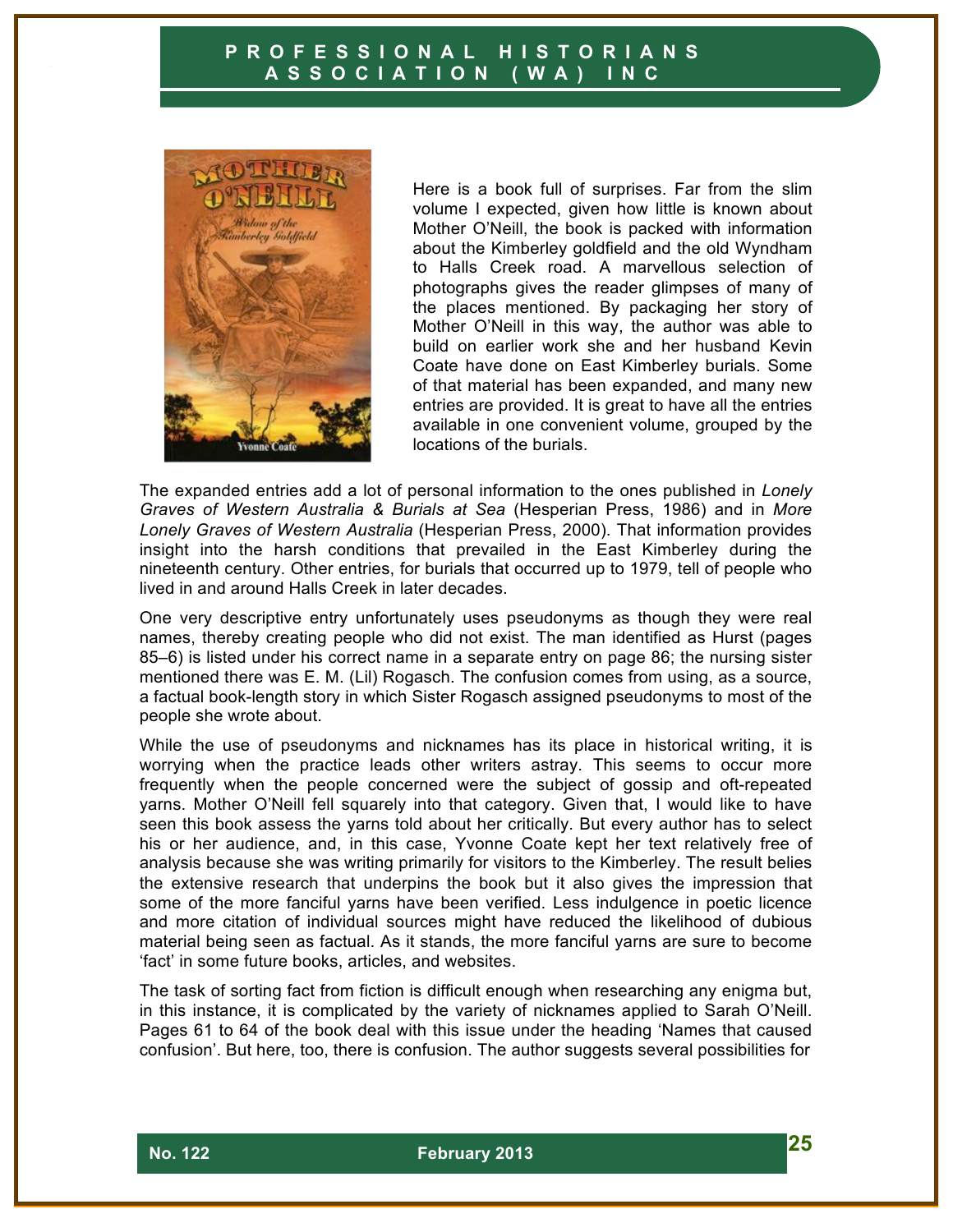the origin of the name 'Mother Sudden Death' but classes it only as one of the names 'supposedly describing Sarah O'Neill'. Yet, tucked away in the diary of Trooper James Sweeny, accessible in the Battye Library, is an entry stating that ' $M^{\text{fs}}$  M<sup>c</sup> Neill Known as old Mother Sudden Death' reached Elvire Gorge on 16 December 1886. The misspelt surname can be ignored because Sweeny, a police farrier at Elvire Gorge (on the goldfield), also mentioned that she was the first white woman to arrive and had come with a loaded dray.

Sweeny's reference to the dray is important because it points to the weakness of one lot of reminiscences on which some reliance has been placed. Written by Charles Edward Flinders, who met Mrs O'Neill in the 1890s and recalled her as 'Mother Dead-finish', those reminiscences had her selling her dray at Fletcher Creek and continuing her journey to the goldfield with pack horses. Flinders presumably heard that yarn from someone else, just as he heard that Mrs O'Neill had landed at Wyndham from the barque *Onyx* in June 1886, after embarking at Normanton (Qld). Historical records, however, show that the *Onyx* reached Wyndham at the end of August heavily laden with cargo and passengers from New Zealand. Did it put in to Normanton *en route*, taking on Sarah O'Neill, her five horses, dray, poultry, and all the goods she planned to sell?

Another question is whether Mrs O'Neill was a widow when she reached Wyndham. Yvonne Coate asserts that she was - her presumed husband Joe O'Neill having died in Queensland at an unspecified time. Barney Lamond, who met Mrs O'Neill in 1886, said otherwise. In 1935 he wrote: 'She and her old man had come across from Queensland with a dray and two horses and were camped a mile or so away from where we crossed the Denham, at a spring that was afterwards called Dillon's Spring.' Like Flinders, Lamond was far from accurate in his recall of events. But he was one of the few people who actually recorded seeing Mrs O'Neill on her way to the goldfield. And, like her, he stayed there after the rush. As well as mentioning her surname, he recalled her as 'Mother Dead Finish.

Coate states that, although various writers applied the name 'Mother Dead Finish' to Mrs O'Neill, they in fact 'were two different women'. She says the same about 'Mother Dead Horse' who came by that name 'because her shanty was located on Dead Horse Creek'. Interestingly, Michael Patrick Durack recorded seeing Lamond at Dead Horse Creek on 26 October 1886, which was a day or two after Lamond met Mrs O'Neill. Could three women, Mrs O'Neill, 'Mother Dead Horse' and 'Mother Dead Finish', all have been knocking about the countryside operating shanties at a time when European women were a rarity beyond Kimberley towns?

Another writer who mentioned the existence of a husband was the explorer David W. Carnegie. He met Mrs O'Neill on the goldfield during the wet season of 1896/1897. Either then or shortly afterwards, he recorded that she was known as 'Mother Deadfinish' and had come 'overland from Queensland, accompanying her husband ... in the early days of the rush'. Did that actually happen? With so much conflicting information in circulation it is unlikely that anyone will ever sift the facts from the fiction. One small consolation is that, as Coate notes, stories about 'The Mountain Maid' do not apply to Mother O'Neill. 'The Mountain Maid' was definitely a person in her own right.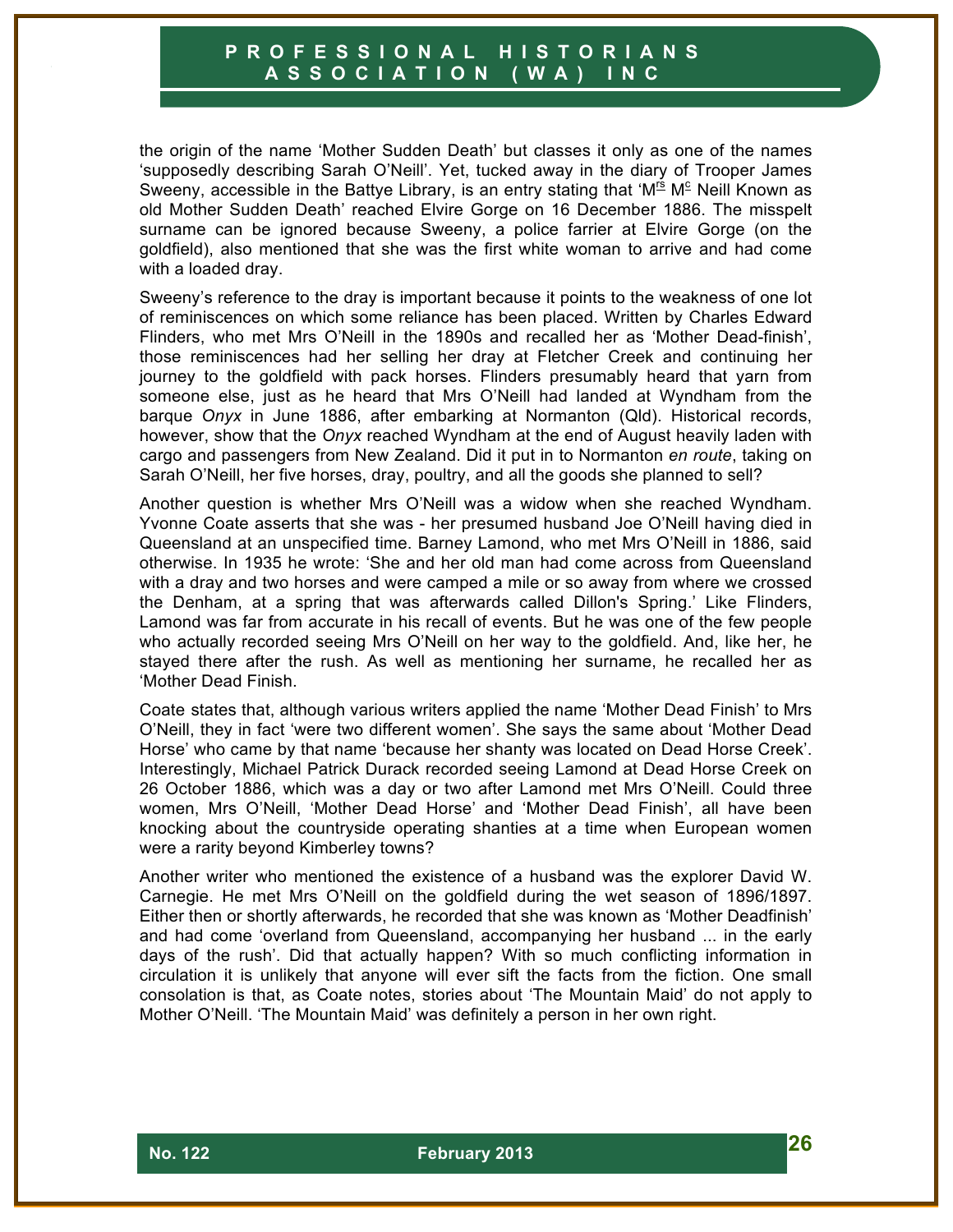When the nitpicking of historians is set aside, we are left with a larger than life character who did reach Halls Creek in late 1886 and then lived in that vicinity until her death in 1903. *Mother O'Neill: Widow of the Kimberley Goldfield* shows us where she travelled with her dray, where she operated shanties on the Wyndham - Halls Creek road, and where she lived and worked on the goldfield. By presenting the earliest of that information in the context of the rush, and adding deaths that occurred during and after the rush, Yvonne Coate has produced a book that is both readable and informative. The combination of historical information, yarns and photographs should not only appeal to a wide range of people but will also enhance their knowledge of the East Kimberley.

*Cathie Clement MPHA*

# ! **Items and events of interest to members:**

#### **NATIONAL ARCHIVES OF AUSTRALIA**

The new issue of 'Your Memento' for January 2013 can now be viewed at http://yourmemento.naa.gov.au

In this issue:

- Read about the secret history of Australian censorship
- Discover how records from the National Archives are helping volunteers breathe new life into a South Australian ghost town
- Find out why the Rolling Stones were almost banned from touring Australia in 1973
- Explore the tumultuous history of Australia's national capital, and see how cutting-edge technology is bringing this history to life in a new exhibition
- Uncover a souvenir of the beginnings of our national capital a century ago and the grand monument that was never built
- Go inside the Cabinet room from 1984–85 and find out about plans to put ads on the ABC

#### **NEW YORK COMES TO AGWA**

'Picturing New York: Photographs from The Museum of Modern Art' has opened at the Art Gallery of WA. The exhibition traces the dynamic rise of modern photography from 1888 to 2005 through visions of the city and its diverse population. Artists include Berenice Abbott, Diane Arbus, Henri Cartier-Bresson and Cindy Sherman. The exhibition runs until May 12.

AGWA Nights are back to coincide with the 'Picturing New York' exhibition.

Each Friday from 1 February – 3 May you will be able visit the exhibition, attend the 6pm tour by volunteer guides, and enjoy music from RTRFM DJs. 'Picturing New York' is from New York's Museum of Modern Art.

For ticketing details and more information go to www.momaseries.com.au

 **No. 122 February 2013 27**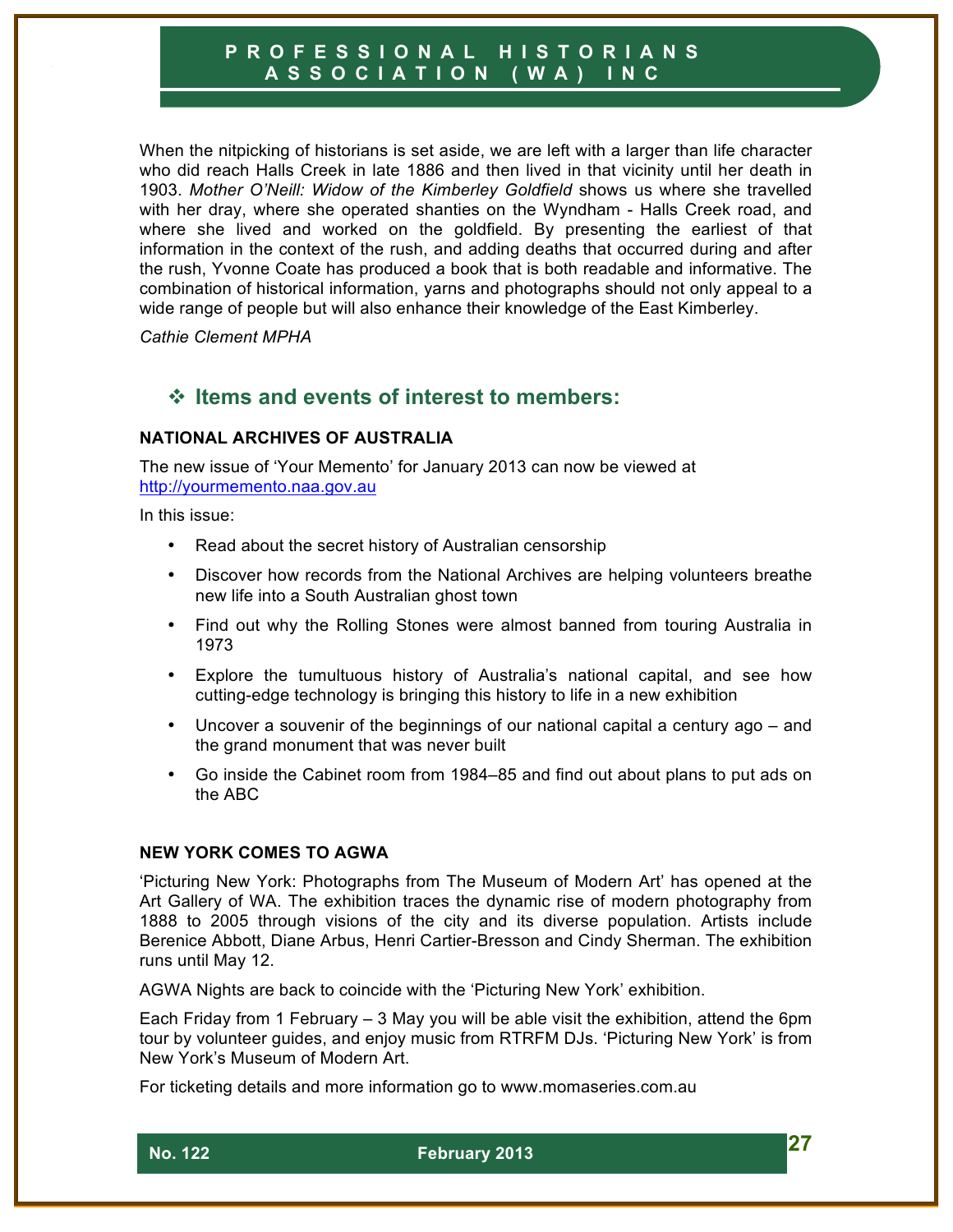#### **STATE LIBRARY OF WA**

#### **Seeds for Stories**

Use the rich resources of the State Library of Western Australia to grow your story from an idea to publication. Take a tour of the Library, view interesting items from the collection, and learn how to find material online. Award winning author **Mark Greenwood** will share how he has used the Library to inspire his published work.

Where: State Library of Western Australia

When: Sunday 10 March, 2.00pm-4.30pm

Cost: \$22 (inc. GST)

Bookings and payment in person or by credit card can be made at the State Library Shop. Telephone 9427 3211.

Shop Opening Hours: Mon- Fri 9.30am-5.00pm, Sat-Sun 12 noon-5.00pm

Payment must be received prior to the event.

For further information, contact Joanna on 9427 3173 (weekdays only)

#### **Rhinos in the library!**

The State Library of WA is hosting a free exhibition of original mixed-media illustrations from Patricia Mullins' children's book *A Crash of Rhinos*. The book is a celebration of language and collective nouns told through animal illustrations. Displayed alongside original illustrations, preliminary sketches and drawings from the book provide an insight into the creation of a children's book.

Free craft activities will be held between 10am and 2pm from Monday to Friday.

The exhibition, created by the Better Beginnings Family Literacy Program team, runs until 7 April.

#### **Lights, camera and action for two WA films**

The boom in WA's screen industry is expected to continue this year with the State Government investing in two more feature films. The State Government, through ScreenWest, has helped secure the filming of 'Kill Me Three Times' and 'The Reckoning' in WA.

'Kill Me Three Times', produced by Tania Chambers, Laurence Malkin ('Death At A Funeral', 'A Few Best Men') and Share Stallings ('Death At A Funeral', 'A Few Best Men') and directed by Kriv Stenders (Red Dog), is set in a sundrenched Australian surfing town where a young woman is the thread that binds three tales of murder, blackmail and revenge.

Director of 'Kill Me Three Times' Kriv Stenders is renowned for his last feature, *Red Dog*, which has earned more than \$22 million at the box office, making it the eighth-highest grossing Australian film of all time.

'The Reckoning', to be produced by Filmscope Entertainment, is about a detective on the trail of a killer and two missing teenagers whose video footage contains the identity of the murderer.

For more information go to http://www.screenwest.wa.gov.au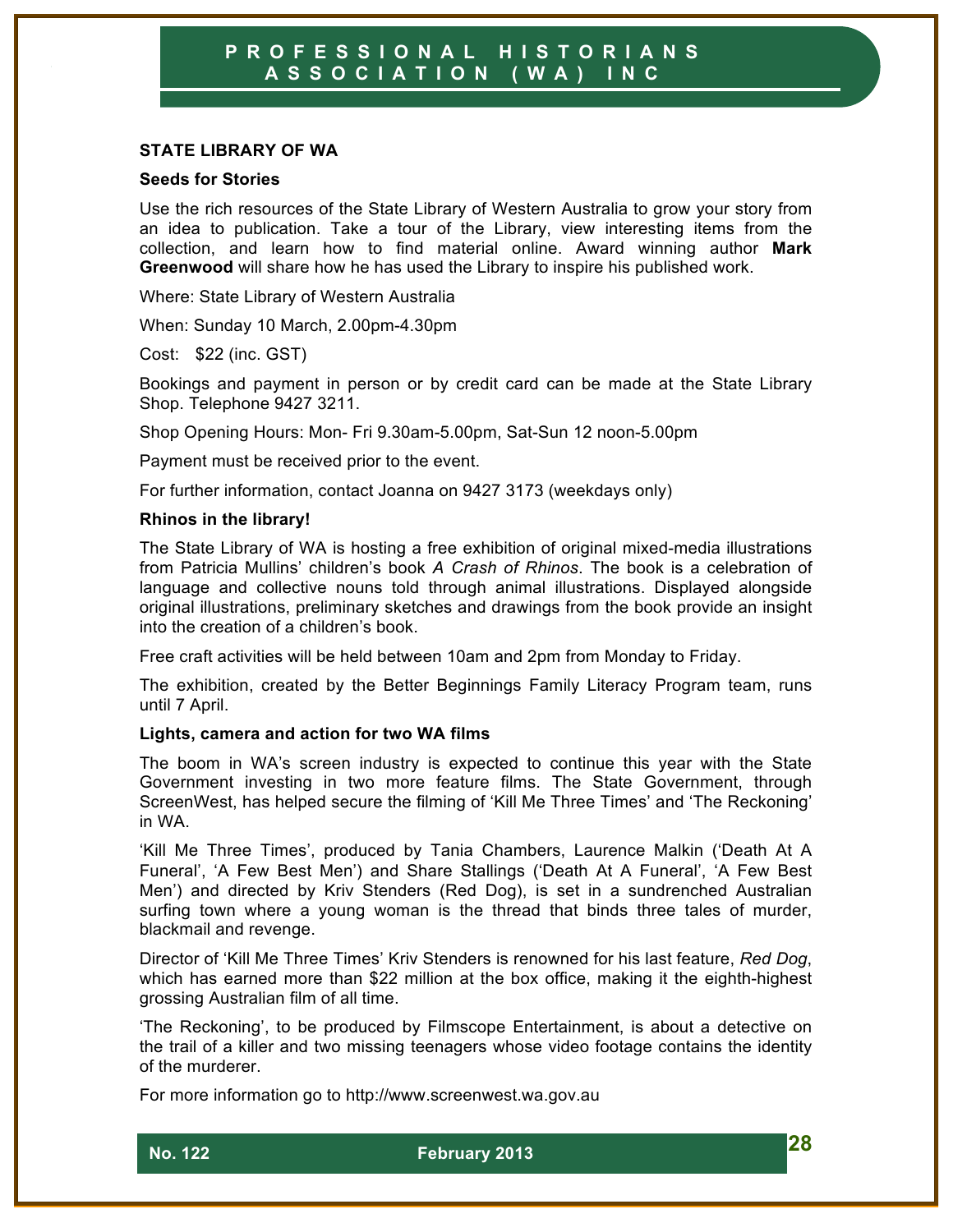#### **GRANT ROUND SUPPORTS WA'S INDIGENOUS ARTISTS**

The State Government has awarded Indigenous arts organisations and artists \$116,989 in grants through the DCA to assist with a range of projects. Ten projects have been funded through the Indigenous Arts Grant Program including exhibitions, theatrical performances, festivals, traditional and contemporary dance, metal casting and on-line audition skills.

For example, the Jilinbirri Weavers from Carnarvon will work with contemporary jeweller Helena Bogucki for a 10-month mentorship program in small object design and metal casting. Following the program, the weavers will visit Melbourne where their weaving designs will be cast in bronze and aluminium, with the final works to be exhibited in Carnarvon and Denham.

Gudirr Gudirr, a dance, aerial and multimedia work by Marrugeku's co-artistic director Dalisa Pigram and Yawuru Law man Patrick Dodson, will tour to Melbourne for the Dance Massive, the biennial festival of the best Australian contemporary dance.

In addition, WA playwrights David Milroy, Semsah Bin Saad, Jub Clark and Irma Woods will participate in the 2013 Yellamundie Playwriting Festival, culminating in rehearsed readings attended by major theatre companies and agents.

#### **ROYAL CONCERTGEBOUW ORCHESTRA FOR PERTH**

The Royal Concertgebouw Orchestra will visit Perth on 21 and 22 November to commemorate the 400-year anniversary of Dirk Hartog's landing at Cape Inscription in WA. The Royal Concertgebouw will perform at the Perth Concert Hall.

The State Government has supported similar tours by renowned orchestras such as the London Philharmonic Orchestra, Berlin Philharmonic Orchestra and the Vienna Philharmonic Orchestra.

#### **FRINGE WORLD FESTIVAL KICKS OFF FOR 2013**

The 2013 Fringe World Festival is underway. The State Government has contributed \$1.45million towards the 2013 festival's staging and costs, an increase of \$350,000. The State Government has also contributed \$150,000 to Outer Fringe which will see program highlights taken to Albany, Esperance and Geraldton.

More than 2,000 artists from around the world will perform more than 1,700 individual shows at a range of venues across Perth until February 24. Outer Fringe will be presented immediately following the Fringe World Festival 2013. Fringe World is presented by Artrage and supported by the Government through Lotterywest and the Department of Culture and the Arts.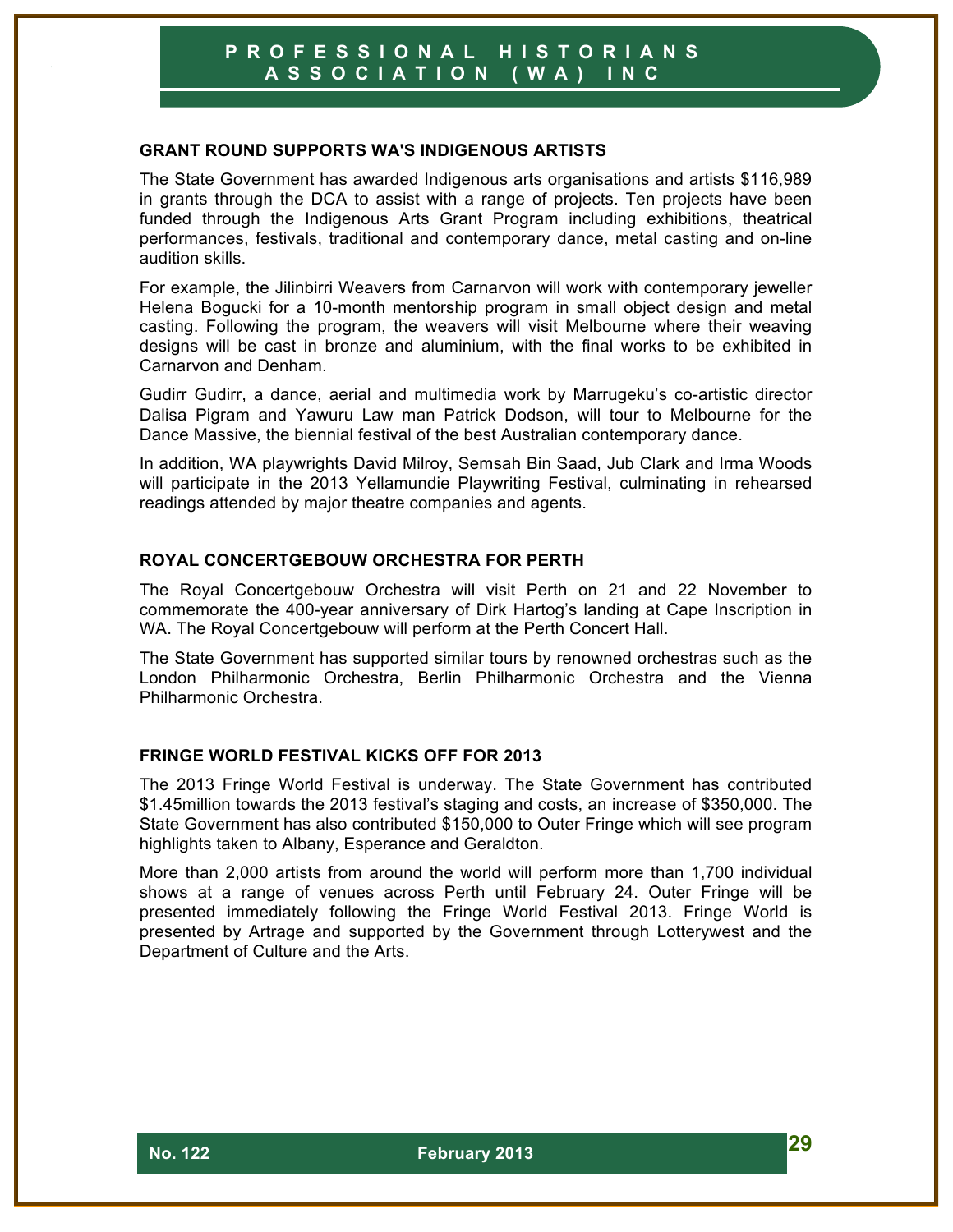#### **FREMANTLE PRISON NEWS**

Fremantle Prison's new exhibition **WADJEMUP TO WALYALUP (Rottnest to Fremantle)** examines the confronting history of the incarceration of Aboriginal people in Western Australia. Aboriginal people have been incarcerated in Western Australian prisons since the early days of the colony. Initially Aboriginal prisoners were held at the Fremantle Round House and exiled to Carnac and Rottnest Islands. In the north-west of the State Aboriginal men and boys were held captive by neck chains, sometimes for years on end. Aboriginal prisoners were held at Fremantle Prison from as early as 1856. Fremantle Prison ran the infamous Rottnest Gaol which saw up to 3700 Aboriginal prisoners sent to the island. From the 1950s until 1991 between 30 and 40% of prisoners in Fremantle Prison were of Aboriginal descent.

The exhibition has direct content links to the 'Australian Curriculum: History through Year 10: The Modern World and Australia', particularly the depth study component, 'Rights and Freedoms' which looks at the struggle of Aboriginal and Torres Strait Islander peoples for rights and freedoms before 1965. Students can use this exhibition to investigate the experiences of Aboriginal prisoners at Fremantle Prison against the backdrop of race relations in the wider community.

The history of incarceration of Aboriginal prisoners at Fremantle Prison and Rottnest Island was closely linked to social policies to do with Aboriginal people, including processes of segregation, assimilation, the development of missions and reserves for Aboriginal people.

The exhibition features historic photographs showing inmates at Fremantle Prison, Rottnest Island and Roebourne Gaol, as well as children incarcerated at the Moore River and Carrolup native camps. Objects and artworks from the Prison Collection created by Aboriginal prisoners who have gone on to become well-known, including Jimmy Pike and Revel Cooper, can also be seen. Many of these objects have never been on public display. The exhibition also features objects and images generously on loan from the Western Australian Museum, Rottnest Island Authority, State Library of WA, Roebourne Old Gaol, State Records Office of WA, and the Art Gallery of WA.

**Showing in the Front and Side Galleries at Fremantle Prison until Sunday 1 December 2013 - free admission**

#### **GENERAL MEETING OF THE ORAL HISTORY ASSOCIATION OF AUSTRALIA (WA)**

#### **Wednesday 20th February 2013**

5:30 for light refreshments ready for a 6:00pm start. State Library of Western Australia – Gold Room

#### *Rivers of Emotion - An emotional history of Derbarl Yerrigan and Djarlgarro Beelier / the Swan and Canning Rivers*

An invitation to listen, to explore and to share the stories that give connection to the Derbarl Yerrigan and Djarlgarro Beelier / the Swan and Canning Rivers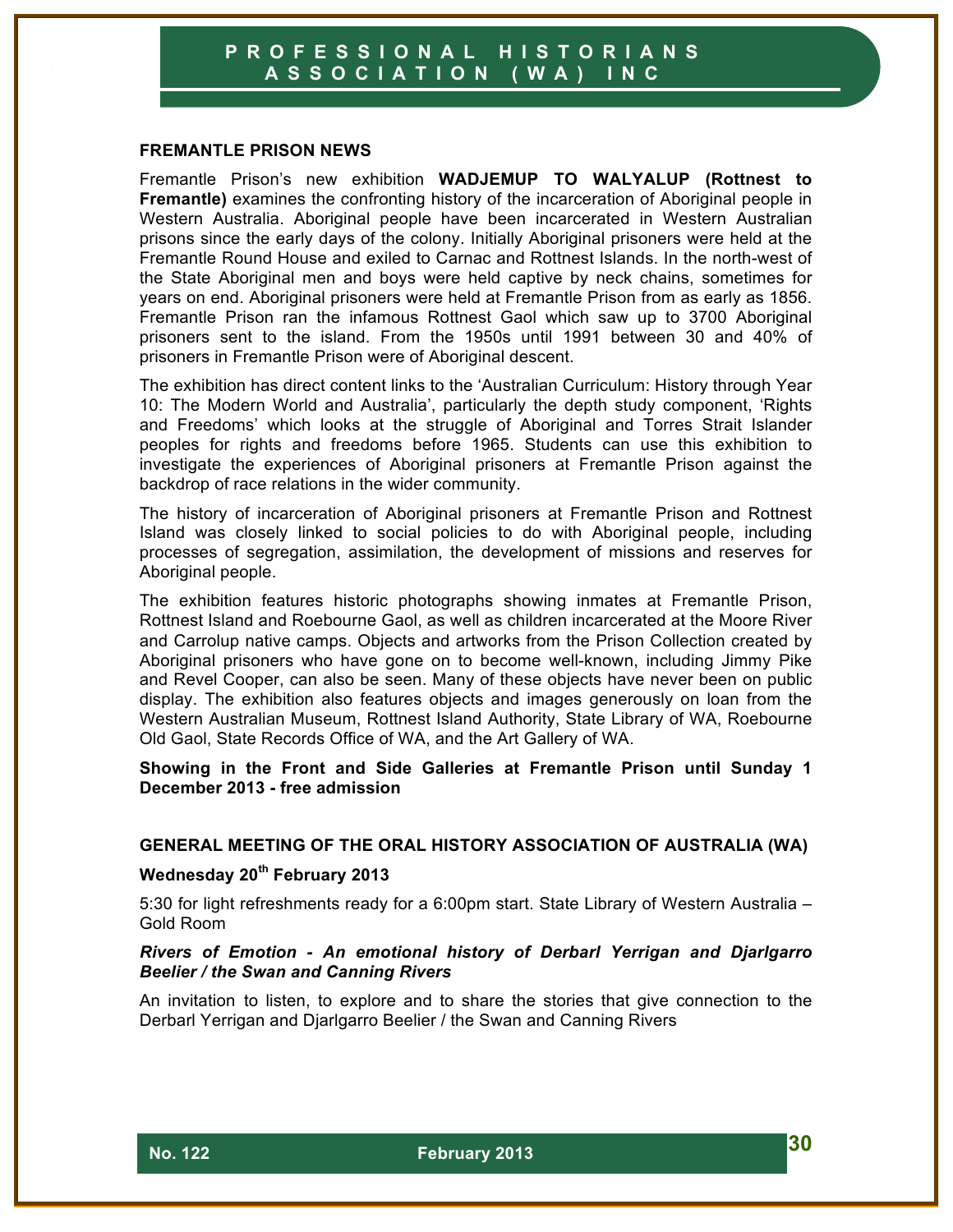Guest speaker Gina Pickering, Communication & Interpretation Officer with the National Trust of Australia (WA), will take you on a Rivers of Emotion journey.

**RSVP by Monday 18 February** to Susan Hall. E: Birtwistle@Armadale.wa.gov.au or PH (08) 9399 0641 (business hours)

#### **PERTH WRITERS FESTIVAL: UWA CAMPUS - 21 – 24 FEBRUARY 2013**

Some events at the Perth Writers Festival may be of interest to historians. Here are just a few:

#### **Fragments**: **0930-1030am, Fri 22 Feb 2013, Dolphin Theatre. FREE**

It starts with a photo, part of a letter, or a family story passed through the generations ... Three literary detectives, Anne de Courcy, Belinda Castles and Toni Jordan discuss with Jenny Gregory how investigating history brought their new books to life.

#### **Mapping Our Past; 0930-1030am, Fri 22 Feb 2013, Woolnough Lecture Theatre. FREE**

Join writers David Hill and Ross McMullin for a journey into our past as they talk about their recent books charting the race to map Australia and rediscovering the generation of extraordinary individuals lost in World War I. They talk about the histories they felt compelled to write.

#### **From Pilgrims to Poets: 11am-12 noon, Fri 22 Feb 2013, Dolphin Theatre, FREE**

Walking in the manner of medieval pilgrims and paid to carry the sins of others, Ailsa Piper travelled 1,300 kilometres through Spain on foot. Poetry played a crucial part in this heartbreaking, exhausting and uplifting journey. Piper celebrates the poets who inspired her feet to keep on plodding.

#### **Other Peoples Lives: 2-3pm, Fri 22 Feb 2013. Woolnough Lecture Theatre, FREE**

How do you give voice to a person whose story has been buried by history? The new books by Anne de Courcy and Ross McMullin explore the unknown lives of some of history's most fascinating but unknown characters. They talk about their research and the stories uncovered with Rosemary Sayer.

#### **Keeping it in the Family: 2-3pm, Sun 24 Feb 2013, Woolnough Lecture Theatre, FREE**

Memoir is a tricky subject: how do you keep all your family members happy while staying true to yourself and your story. Lily Chan, Scott Johnson and Benjamin Law discuss how they managed familial expectations in their recent memoirs. Chair: Meri Fatin

# ! **Next Newsletter Deadline:**

We encourage members to submit articles about their current projects or reviews of recent histories for inclusion in the PHA (WA) Newsletter. Copy for the next newsletter is due by the **final week in March 2013** and can be sent to the editor Malcolm Allbrook at malcolm@allbrookjebb.com.au.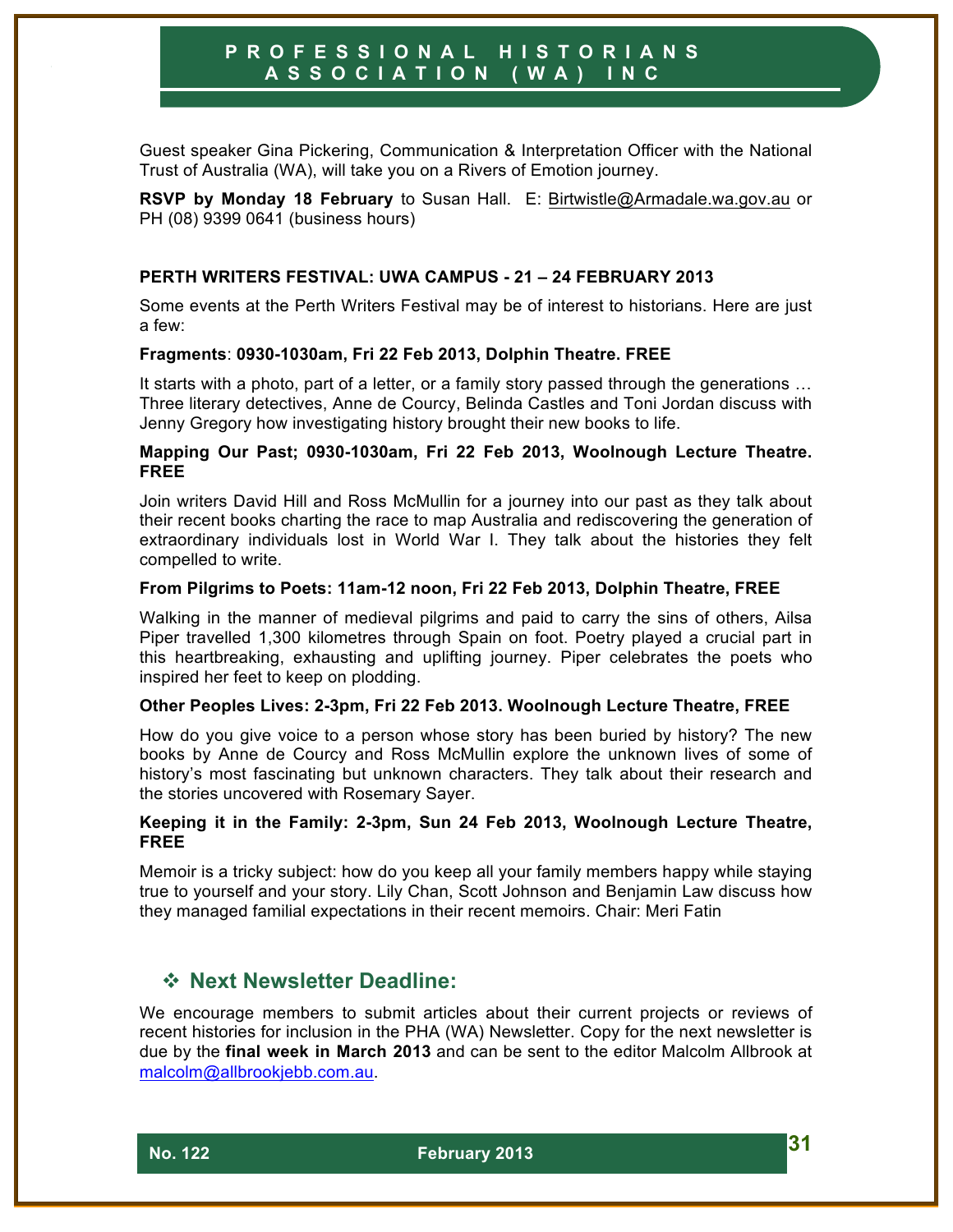# ! **PHA (WA) Management Committee 2012-2013:**

President Kris Bizzaca Vice-President Jennifer Weir Secretary **Heather Campbell** Treasurer **Bill Reynolds** Membership Secretary Lenore Layman Committee Members **Prue Griffin** 

Peter Gifford Margaret Hamilton Sue Graham-Taylor Ann Hunter

ACPHA Representative **Jennifer Weir** 

#### **Sub-Committees 2012-2013:**

| Rules & Incorporation                | Kris Bizzaca (convener), Jennifer Weir                |
|--------------------------------------|-------------------------------------------------------|
| <b>Promotions &amp; Publications</b> | tba                                                   |
| Newsletter Editor                    | Malcolm Allbrook                                      |
| <b>Credentials</b>                   | Lenore Layman, Robin Chinnery (co-opted)              |
| <b>Commissioned History</b>          | Prue Griffin (convener), Peter Gifford, Jennifer Weir |

#### **Annual Membership Fees:**

| <b>Professional Historian</b>      | \$85 |
|------------------------------------|------|
| Professional Historian (Retired)   | \$50 |
| Professional Historian (Associate) | \$65 |
| Graduate Historian                 | \$40 |
| <b>Historical Researcher</b>       | \$40 |
| Joining fee                        | \$30 |
| Newsletter subscription            | \$10 |

#### **Further information:**

Membership applications, the Rules of the Association, the Register of Consultants, and advice regarding consultancy fees are available on request to the Secretary, PHA (WA) Inc., GPO Box 8381, Perth Business Centre, Perth WA 6849.

Members of PHA (WA) adhere to the Code of Ethics and Professional Standards endorsed by the Australian Council of Professional Historians in August 2001.

© Professional Historians Association (WA) Inc.

**This newsletter is copyright. Apart from any fair dealing permitted by the Copyright Act, no part may be reproduced without prior permission from PHA (WA).**